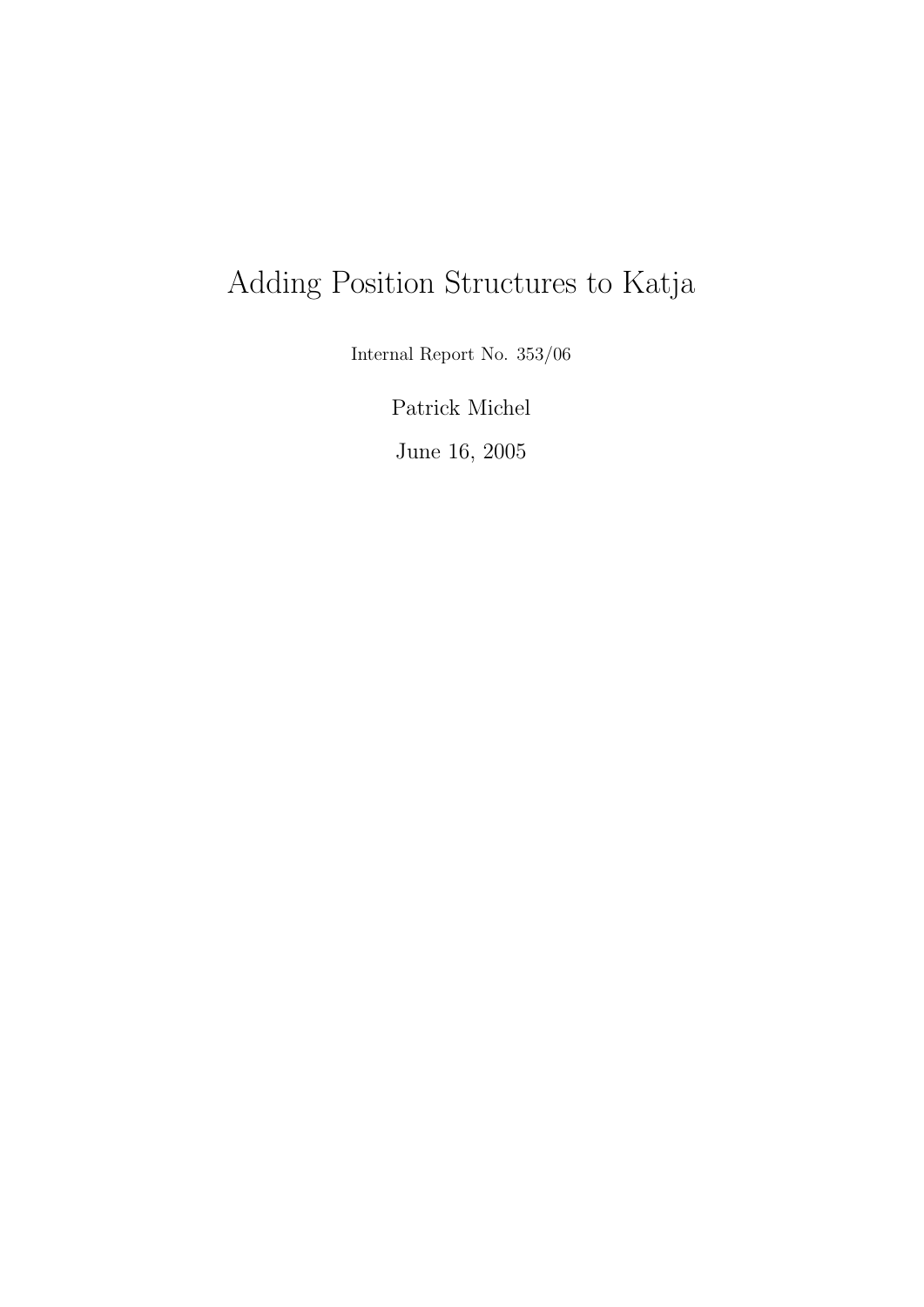# Contents

| $\mathbf{1}$     | Introduction                        |                                                                                 |                                                                      |  |  |  |
|------------------|-------------------------------------|---------------------------------------------------------------------------------|----------------------------------------------------------------------|--|--|--|
| $\overline{2}$   | 2.1<br>2.2<br>2.3                   | The Concept of Positions                                                        | $\overline{\mathbf{4}}$<br>$\overline{4}$<br>$5\,$<br>$\overline{7}$ |  |  |  |
|                  |                                     | The Concept $\dots \dots \dots \dots \dots \dots \dots \dots \dots \dots \dots$ |                                                                      |  |  |  |
| 3                | 8<br>Katja Specification Extensions |                                                                                 |                                                                      |  |  |  |
|                  | 3.1                                 |                                                                                 | 8                                                                    |  |  |  |
|                  | 3.2                                 | Position Sorts Defined by a Specification                                       | 9                                                                    |  |  |  |
|                  | 3.3                                 |                                                                                 | 10                                                                   |  |  |  |
| $\boldsymbol{4}$ |                                     | <b>Java Realization</b>                                                         | 11                                                                   |  |  |  |
|                  | 4.1                                 |                                                                                 | 11                                                                   |  |  |  |
|                  | 4.2                                 |                                                                                 | 12                                                                   |  |  |  |
|                  |                                     | 4.2.1                                                                           | 12                                                                   |  |  |  |
|                  |                                     | The Substitute Operation<br>4.2.2                                               | 14                                                                   |  |  |  |
|                  | 4.3                                 | Advanced Usage                                                                  | 15                                                                   |  |  |  |
| $\bf{5}$         | <b>Implementation Details</b><br>17 |                                                                                 |                                                                      |  |  |  |
|                  | 5.1                                 | Java 5                                                                          | 17                                                                   |  |  |  |
|                  |                                     | 5.1.1                                                                           | 17                                                                   |  |  |  |
|                  |                                     | 5.1.2<br>Covariant Return Types                                                 | 18                                                                   |  |  |  |
|                  |                                     | 5.1.3                                                                           | 20                                                                   |  |  |  |
|                  |                                     | 5.1.4<br>Static Imports                                                         | 20                                                                   |  |  |  |
|                  |                                     | $5.1.5\,$                                                                       | 21                                                                   |  |  |  |
|                  |                                     | 5.1.6                                                                           | 21                                                                   |  |  |  |
|                  | 5.2                                 | Type Information $\dots \dots \dots \dots \dots \dots \dots \dots \dots \dots$  | 22                                                                   |  |  |  |
|                  | 5.3                                 |                                                                                 | 22                                                                   |  |  |  |
| $6\phantom{1}6$  | <b>Future Work</b><br>24            |                                                                                 |                                                                      |  |  |  |
|                  | 6.1                                 |                                                                                 | 24                                                                   |  |  |  |
|                  | 6.2                                 | Attribution                                                                     | 26                                                                   |  |  |  |
|                  | 6.3                                 |                                                                                 | 27                                                                   |  |  |  |
|                  |                                     |                                                                                 |                                                                      |  |  |  |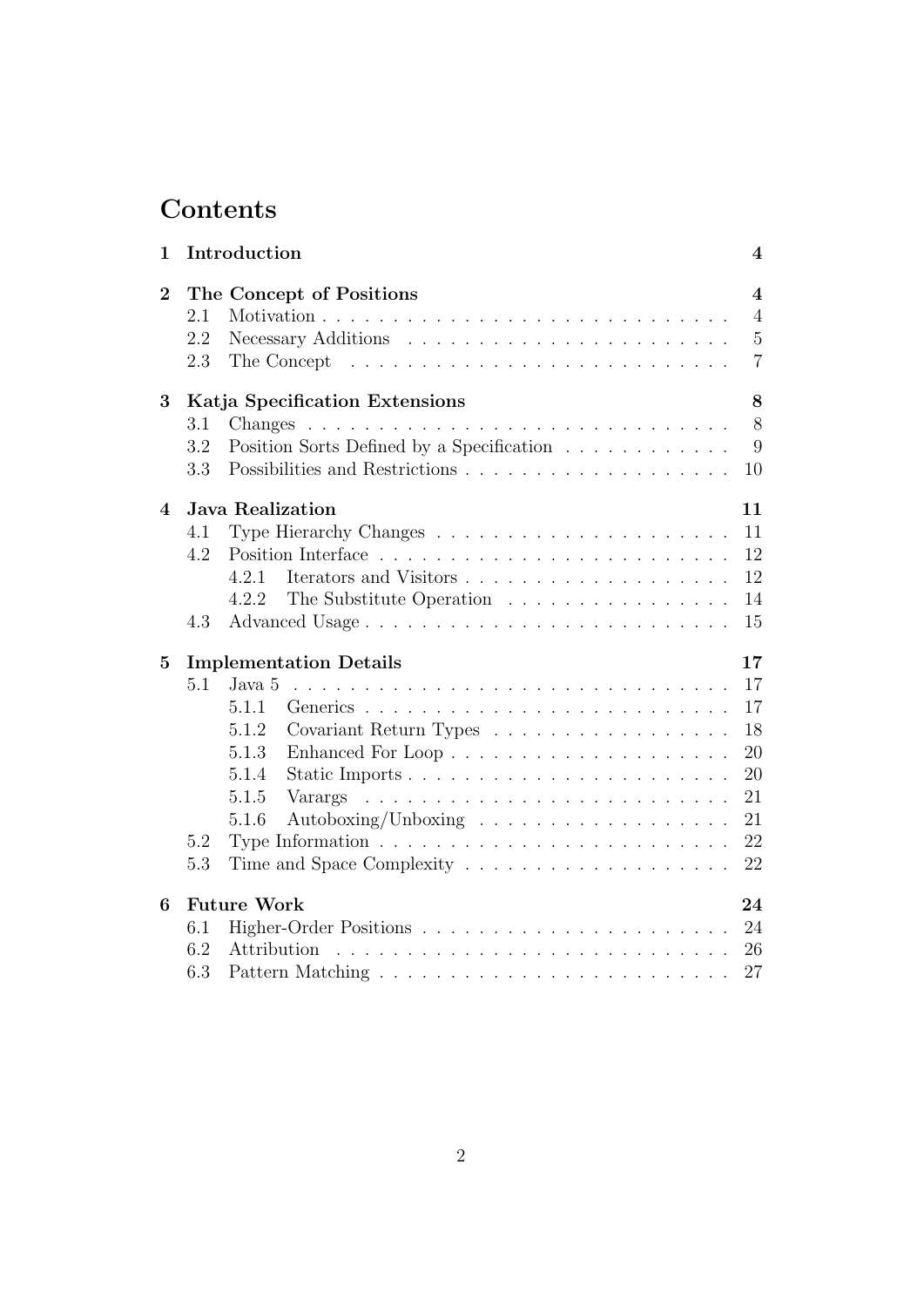# List of Figures

| 1               | Common Situations on Term Operations 6                                                  |
|-----------------|-----------------------------------------------------------------------------------------|
| 2               | Upper Context $\ldots \ldots \ldots \ldots \ldots \ldots \ldots \ldots \ldots \ldots 6$ |
| 3               |                                                                                         |
| $\overline{4}$  |                                                                                         |
| $5\overline{)}$ | UML Diagram of the Position Type Hierarchy 11                                           |
| -6              |                                                                                         |
| $7\phantom{.0}$ |                                                                                         |
| 8               | Higher-order Position Structure 16                                                      |
| -9              | Implementation Ideas for Higher-Order Positions 26                                      |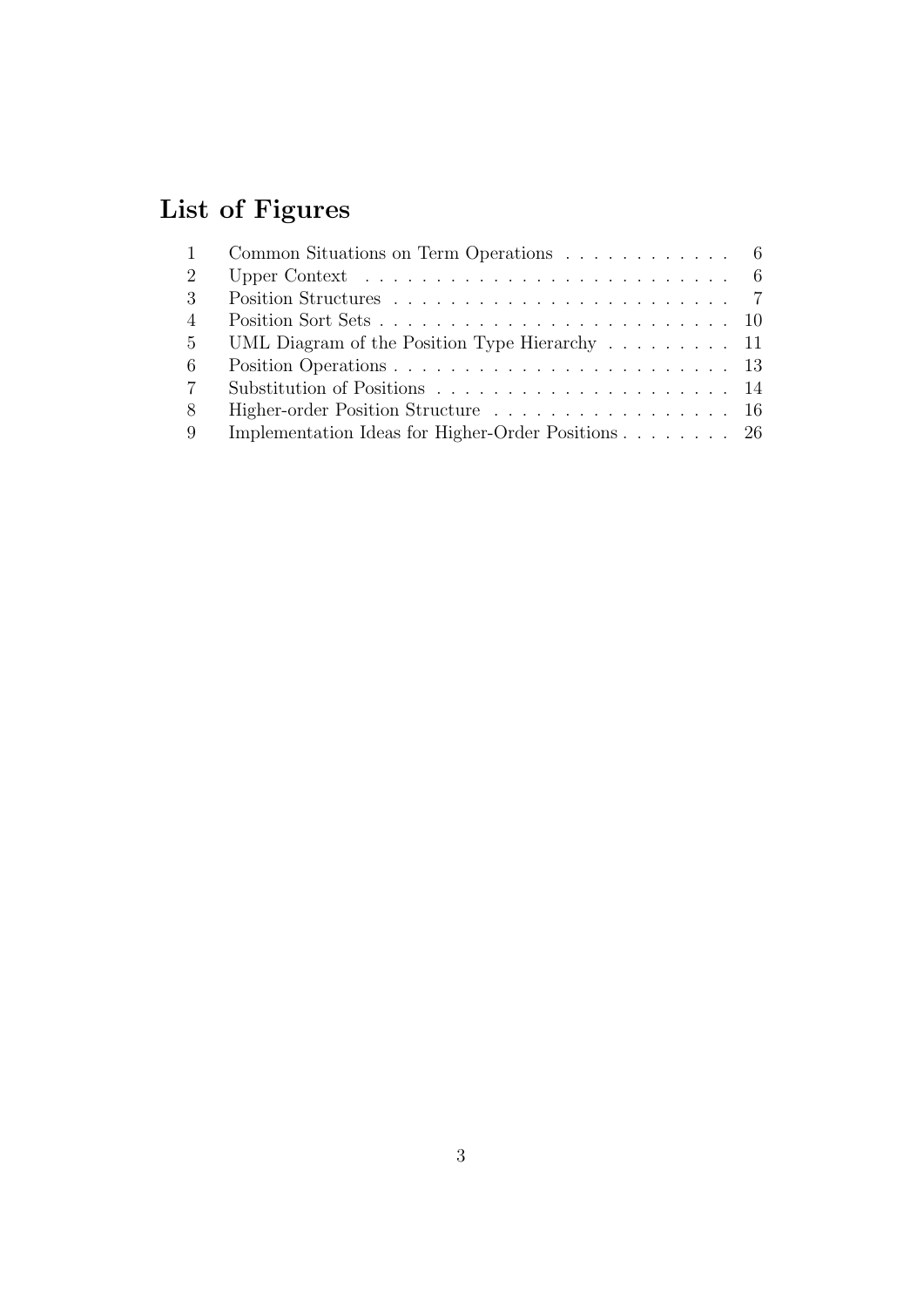# 1 Introduction

This document introduces the extension of Katja to support position structures and explains the subtleties of their application as well as the design decisions made and problems solved with respect to their implementation.

The Katja system was first introduced by Jan Schäfer in the context of his project work [4] and is based on the MAX system [3] developed by Arnd Poetzsch-Heffter. The reader unfamiliar with the Katja system is adviced to read those documents to get an introduction to the system.

The following sections are structured as follows: Section 2 will explain the concept of positions and visualize the idea behind them. The necessary extensions to the Katja specification language to support positions are discussed in Section 3. The Java implementation the user works with will be described in Section 4, which explains the type hierarchy, user interface and application subtleties. Section 5 will go into much more detail and discuss design decisions which arose while implementing and migrating Katja to Java 5. Last but not least Section 6 describes future work on Katja.

Usage of Terms The Katja system is based on several ideas and concepts which can be viewed on from different angles. Each has advantages and disadvantages and is more or less adequate in different situations. However, we will only use one of the alternatives, as long as the others are not needed to better visualize the notion or concept of the term.

The main concept explained in this document is the concept of *positions*. In rare cases we will refer to positions as *occurrences* or *nodes*, which are both terms used in the past to describe the exact same idea.

The terms type and sort are difficult to seperate when talking about the Java implementation of Katja, since the objects referenced by these terms are strongly correlated. However, we understand sorts to be the main result of a Katja specification, opposed to types being the result of a class or interface definition in Java.

# 2 The Concept of Positions

# 2.1 Motivation

Katja's main usage is the representation of data by order-sorted recursive data structures. The main advantage of Katja in this context is the simplicity and conciseness of its specification language, which allows fast and convenient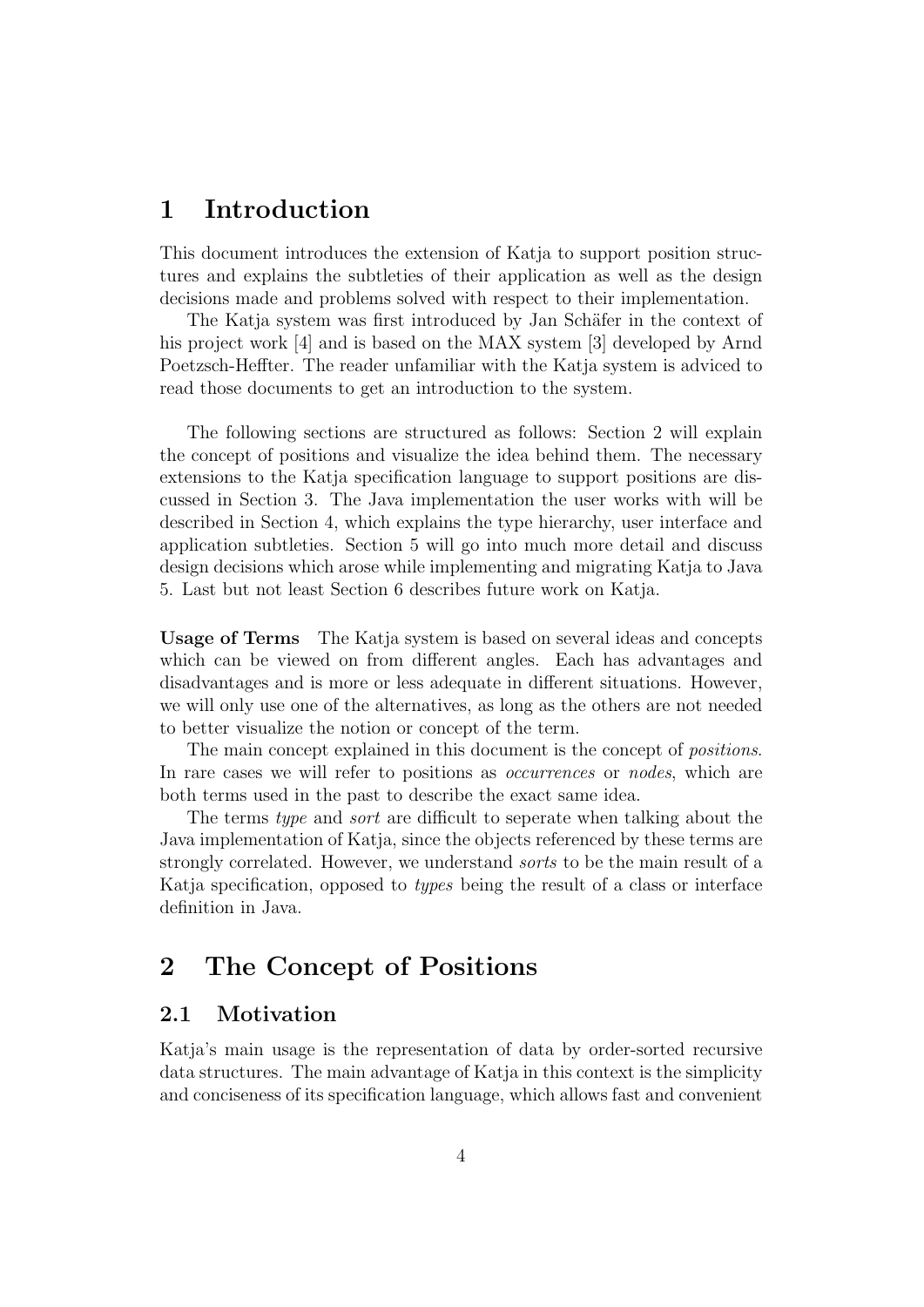development. The specification file gives an account of the sorts needed and their relation, which is used by Katja to generate a Java package.

This package does not only define the complex types and relations specified, but adds a rich interface with many methods used frequently when working with terms. Term types are generated immutable, which is a great advantage compared to most hand-written implementations done in a rush. Immutability is one of the most appreciated features on term handling and processing, since it enforces reasonable designs and ensures safety of interfaces between modules.

There are many applications which already profit from using *generated* Java types instead of hand-written ones, like language analyzing tools. It is common procedure to write concise descriptions of lexical and grammatical properties of languages to generate parsers. Katja is the natural extension of this, as parsers can use the generated Java types of specifications to build up the abstract syntax tree. The acutal work can then be done using a convenient interface to the syntax tree from within Java instead of embedding code into the parser.

However, we are able to present much more features to the developer than are present in the Katja system so far. These are essential features, which are cumbersome to implement by hand, but make working with terms so much easier. Expressing relations between term data, substituting parts of terms by others and converting whole syntax trees are only few example operations which should be easy to express by the user and work well together with the present concepts like immutability.

All this has been successfully implemented in Katja and will be presented in this document.

# 2.2 Necessary Additions

There are several situations which arise again and again when working with terms:

- i) Descending in the term structure visiting subterms, but remembering from where one came to continue with other subterms later.
- ii) Calculating values using subterm data, but needing information from the upper context (that is other parts of the superterm).

So it is often important to keep knowledge of the superterm when descending. This results in great efforts to organize all the data which is needed for the current task and makes it increasingly difficult to keep track of the essential parts of work.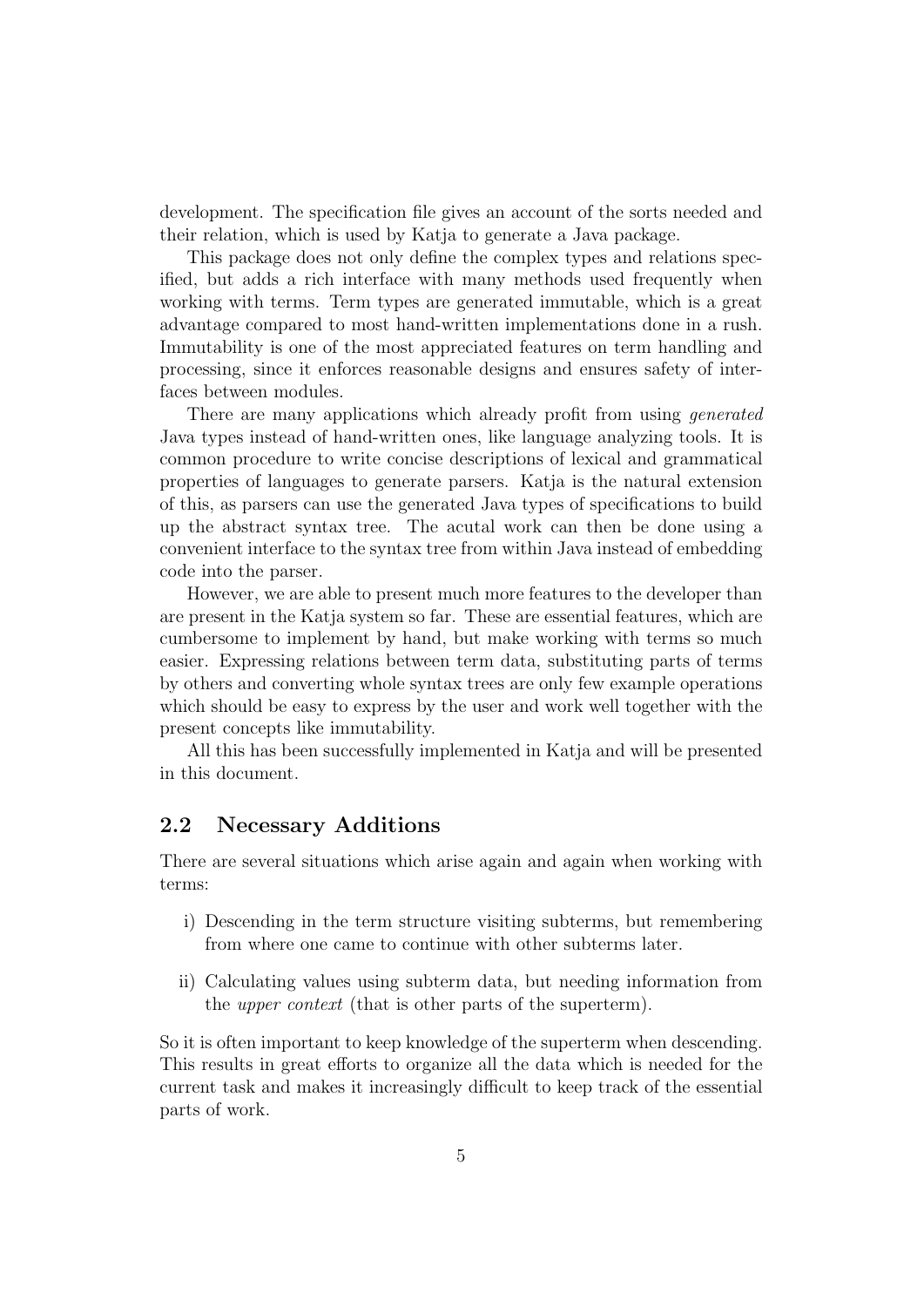

Figure 1: Common Situations on Term Operations

Even in simple situations where it is sufficient to store a reference to the parent node when descending, one has to utilize a stack or use recursion, which is either inconvient or inefficient, respectively.

It is very important to realize what upper context really means. Everything which is only reachable from the current node by walking at least one time upwards in the term structure is the upper context.



The "upper" context of A are all nodes of G which are not in A, even siblings of A and their children

Figure 2: Upper Context

Therefore it is desirable to introduce the concept of term positions. These are terms, together with their position in a superterm. This concept is occasionaly referred to as nodes, since the notion of a node of a tree fits more perfectly to positions as to terms, since the latter don't know anything about there upper context nodes. As mentioned in the introduction, it is also valid to refer to a position as the occurrence of a term in another.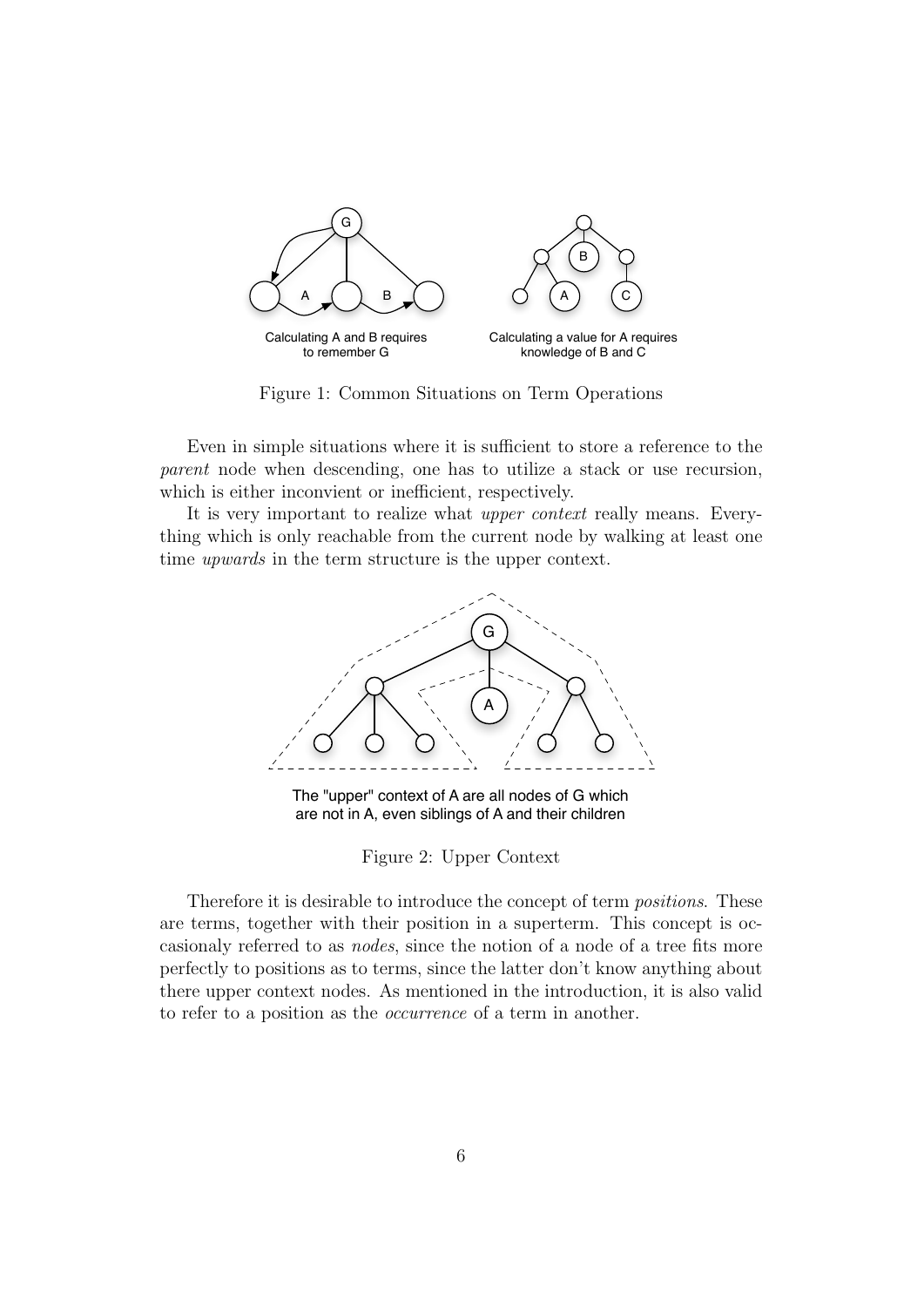# 2.3 The Concept

When we are talking about a position we want to know three things about it:

- The subterm whose occurrence is described.
- The superterm which is the context of the position.
- The relation of the term to the superterm, given mainly as a path from the root of the superterm to the subterm.

With all this information present we are now able to reach every node of the superterm from any position in it. All positions of one superterm are considered a position structure, which can be thought of as the tree of the superterm with bidirectional edges, so walking upwards in the tree is possible.



The position structure can be considered an additional tree with extend navigation properties above the term tree

Figure 3: Position Structures

The most obvious operation, which is now possible using positions instead of terms, is the parent operation, which retrieves the direct predecessor in the tree structure. Of course there are many more possible operations like left and right sibling or root, which are not marked in Figure 3.

To get back to a term, when dealing with one of it's positions, the term operation has to be used. Obtaining a position from a term is more difficult in general, since it is necessary to specifiy the three parameters mentioned above. To overcome this inconvenience and support easy usage and readability we only allow to create root positions, i.e. positions of terms in the context of themselves.

This allows to use a single parameter constructor which only takes one term, since the superterm is the term itself and the path is trivially the emtpy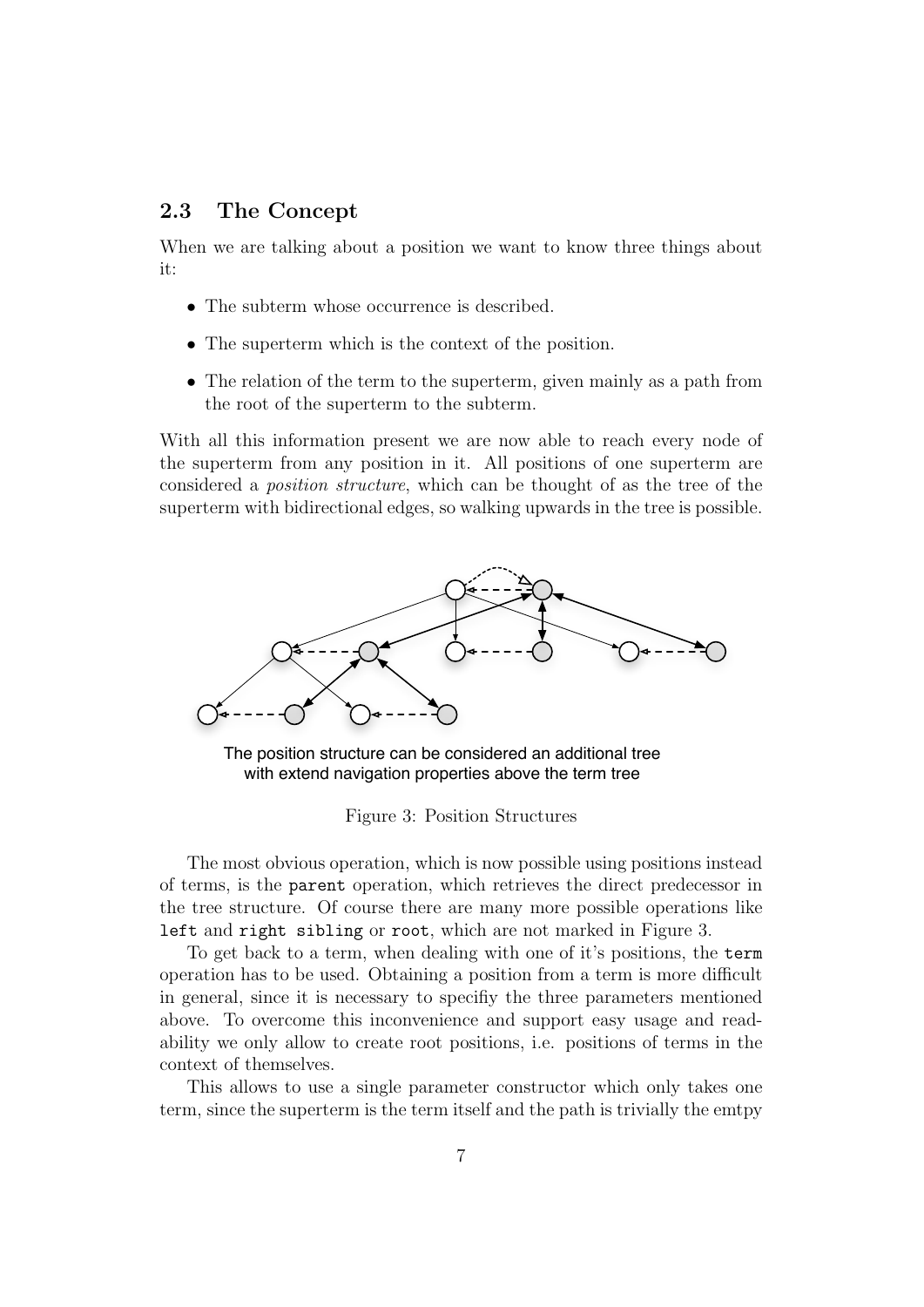path. This operation is called pos and can only be invoked on special term sorts, which will be discussed later.

All other positions of the position structure created by a call of pos can be retrieved by navigating through the structure using the operations explained in Section 4.

# 3 Katja Specification Extensions

### 3.1 Changes

There are several changes concerning the Katja syntax and semantics, which are already made and documented in Jean-Marie Gaillourdets work on the Isabelle formalizations for Katja [1].

To support positions in Katja specifications it would not be necessary to change anything, since all information needed is present. The term sort hierarchy resulting from a specification can be transformed to a position sort hierarchy without too much trouble.

However, such a decision would have a great impact on the Java realization. The type of a position is required to reflect the corresponding term type, as well as the type of the root term of the structure. Without the latter one could not express situations in enough detail to ensure execution safety of operations.

Consider, for example, a method which calculates for a given identifier position the defining position of the identifier in a Java program. Such a method would take an identifier position and return a definition position. Given a position in a correct Java program, the method would work as required, but when given a position in the context of just a statement block, for instance, the method may not be able to retrieve the definition.

So it would be necessary to generate position types in enough detail to allow such differentations. The number of types necessary can only be bounded by  $O(n^2)$ , where *n* is the numer of sorts specified. This is far too much to generate and since only a small subset of all these types will be needed in practice we decided to extend the specification language.

The number of actual contexts used in position structures is very limited. Most developers start off with only one and eventually add a few more. Good examples for position structure contexts are for instance

- The Program sort used in the analysis of programming languages.
- The Specification sort used in more general specification languages.
- The ProofTree sort containing a proof for parts of a program.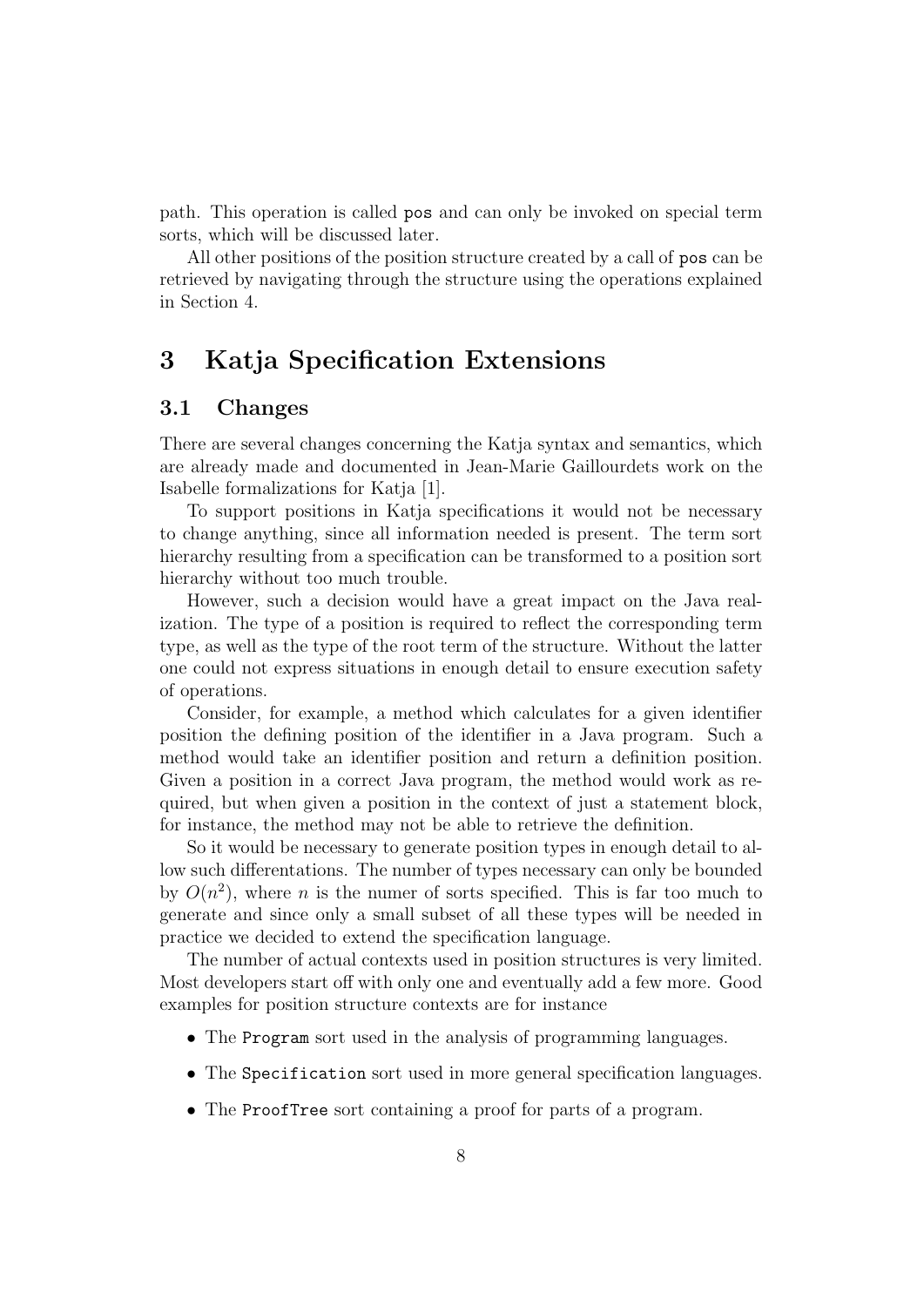• The Expression sort for highly recursive mathematical expressions used in various languages.

Typical positions in these contexts could be:

- An IfThenElse in a Program.
- A HoareTriple or Formula in a ProofTree.
- A Binary operation in an Expression.

To specify which sorts can be the context of a position structure, we introduce a new keyword called root to the specification language:

```
root_<term sort> <suffix>
```
It is followed by a sort name together with a postfix and expresses that the pos operation can be invoked on this sort and returns a position of the sort " $\leq$ term sort $\geq$  $\leq$ suffix $\geq$ ", which is the name of the position sort corresponding to the term.

## 3.2 Position Sorts Defined by a Specification

The term specified in a *root* definition therefore becomes the root sort of position structures in which the user can navigate. The sorts to be created for this structures are all sorts necessary for the definition of the context sort. The names of these sorts are constructed using the term names together with the specified postfix.

The sets of position sorts generated for the following example specification with two roots are shown in Figure 4:

```
root Program AtProg
root Unary AtUnary
Program * Assignment
Assignment ( Identifier left, Expr right )
Expr = Binary ( String operator, Expr left, Expr right )
           | Unary ( String operator, Expr exp )
           | Identifier ( String name )
           | Value ( Integer val )
```
In most specifications no position structure will contain a sort for each term sort, since not all sorts are reachable from a given root. This is especially true for helper sorts like lists which do not occur in the original input but are needed in processing.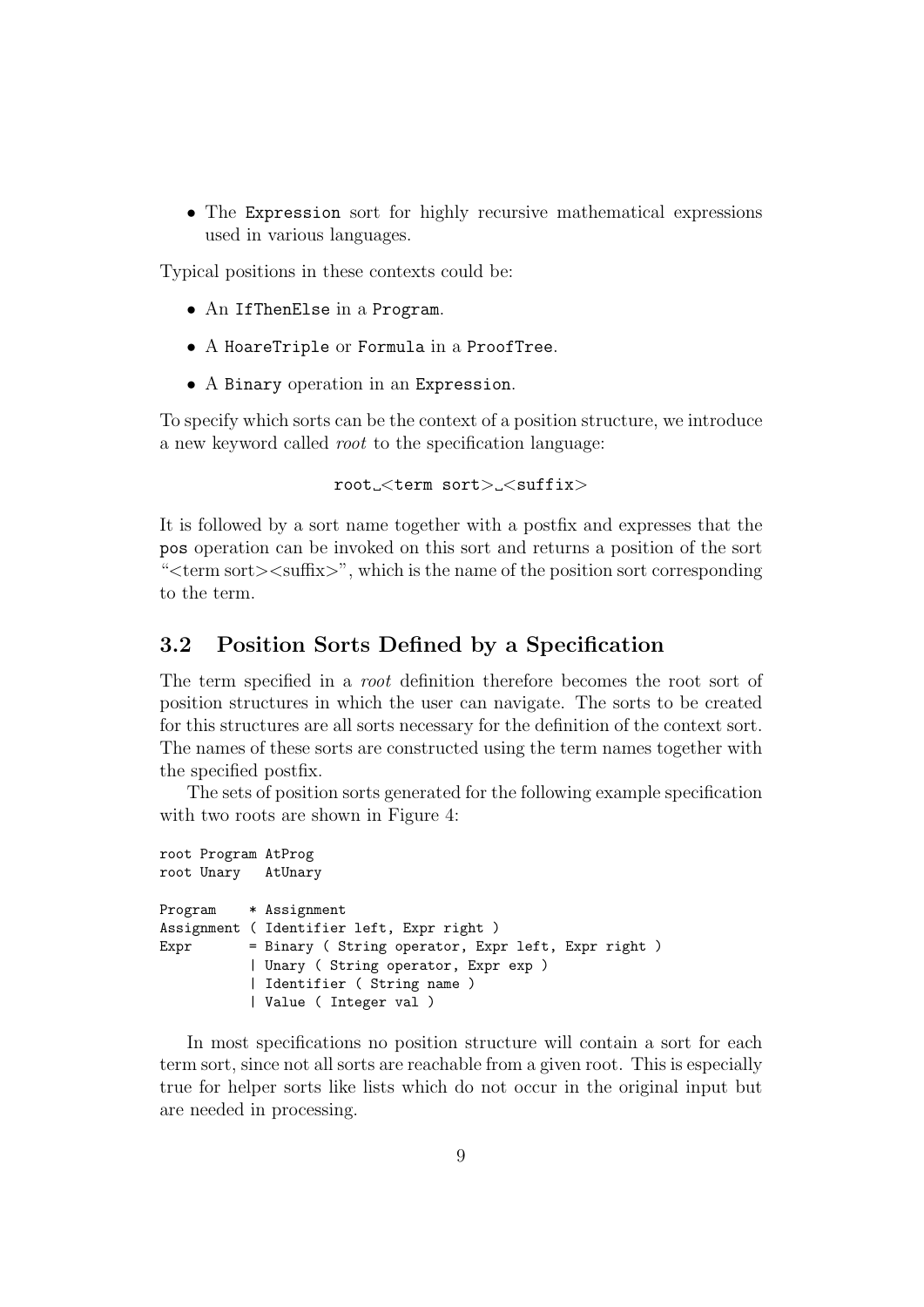

Figure 4: Position Sort Sets

With this in mind the return types of many operations can be defined much stronger. As terms have many parents in general, they often can have only one parent in a certain position structure. This allows us to strongly type the parent operation of types of this structure, so going upwards in the tree can often be done as easy as going downwards using selectors.

## 3.3 Possibilities and Restrictions

By introducing positions to Katja, many new types are added to a specification, which can be used in Java. But there are many cases in which one wants to consider positions as normal terms, to benefit from those Katja features:

- Storing positions in lists while processing a position structure or term.
- Defining tuples containing processing information, as well as (an) associated position(s).
- Using positions in a second specification as base sorts.

It is therefore possible to use position sorts, like imported sorts, in tuples and lists. This can be done in any specification where the sort was defined or imported.

However, there are limitations to this feature. It is not allowed to create a position structure in which a position sort (of another structure) appears, i.e. relative to a root sort which already needs position sorts in its definition.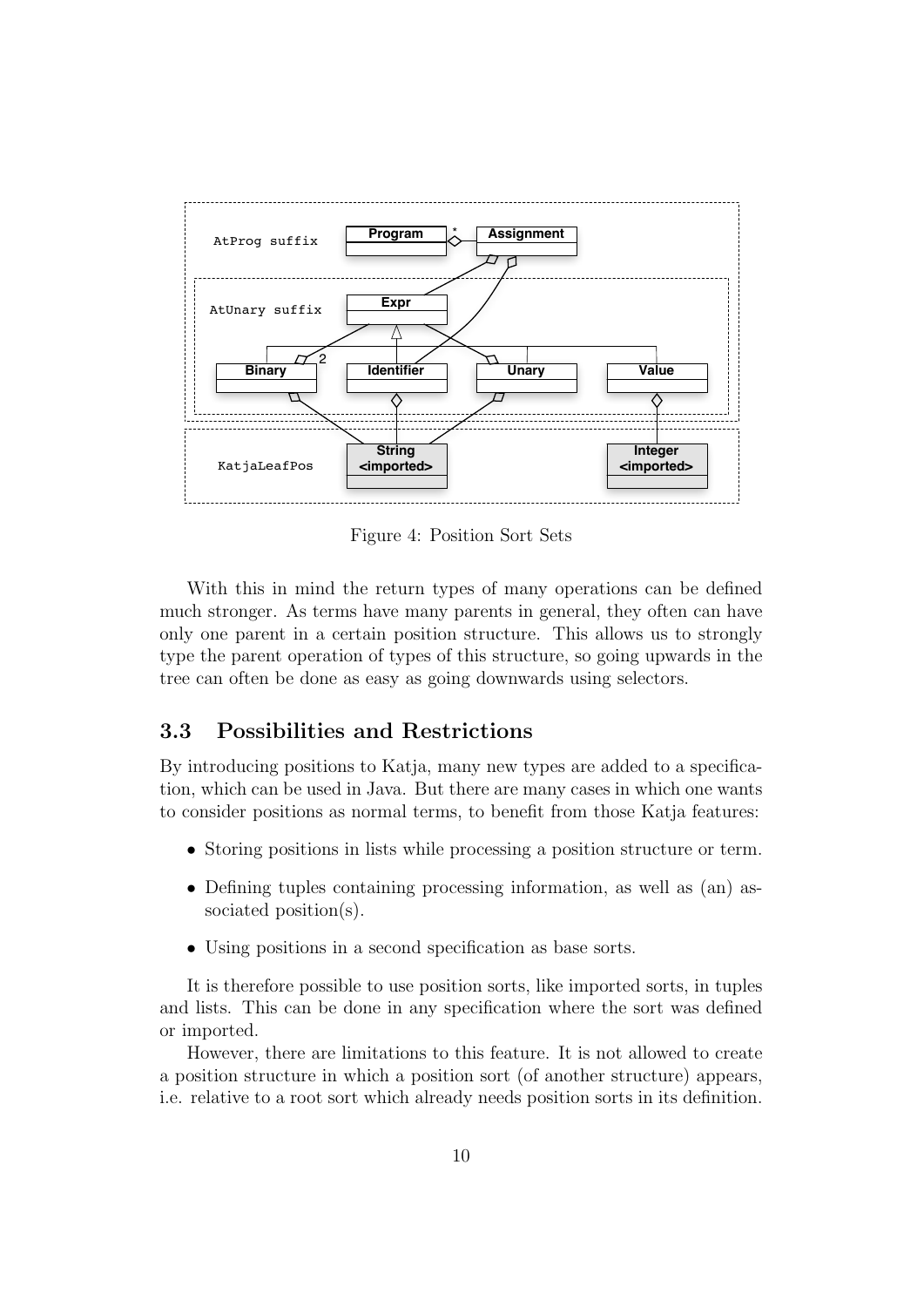This would result in the creation of higher-order positions, which describe the occurrence of a position (seen as subterm) in a superterm. This is not supported at the present state of the project, but will be considered in the future. We will discuss the usage of such a feature in Section 6.1.

The second problem is the variants, in which positions must not occur. Allowing this would make positions real KatjaTerms, which is also not intended at the present state. However, this concept is interesting and would open up many new possibilities. This will also be discussed in Section 6.1.

# 4 Java Realization

# 4.1 Type Hierarchy Changes

The term position implementation conforms to the same design desicions made for the original system. The hand-written type hierarchy needed for positition types exists in parallel to the term types and extends the generic KatjaElement class.



Figure 5: UML Diagram of the Position Type Hierarchy

The KatjaTermPos is the most generic type of the position hierarchy, implementing the KatjaElement interface. We then separate those types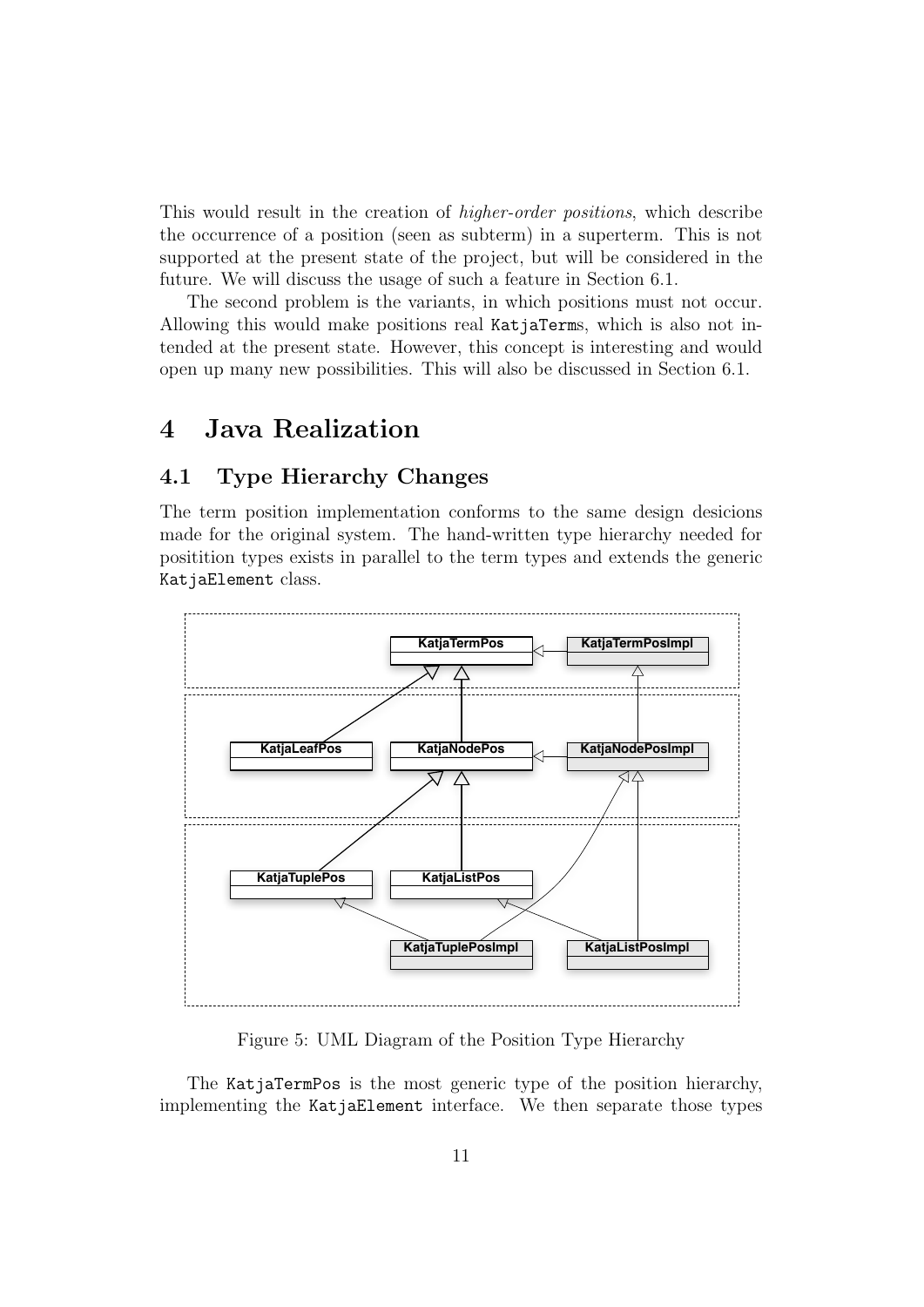capable of having children from those who cannot, which are therefore called leaves.

KatjaLeafPos is a generic Java class which wraps all kind of not Katja generated sorts, like built-in or imported sorts. We do not generate position types for such sorts, but use this type constructor to get them.

The main difference to a KatjaNodePos is found in the return type of the term method, which yields the corresponding term of the position. For leaves this can only be Object, but for nodes this can be set to KatjaTerm, which is obviously a wide difference in the usable interface.

Note that this difference is most important for the parent operation which in any case yields a KatjaNodePos, so one can be sure the corresponding term of a parent position has the full KatjaTerm interface available.

The rest of the hierarchy is self-explaining when compared to the Katja-Term hierarchy and is also splitted into types and implementations.

### 4.2 Position Interface

Positions have a rich interface, which offers most of the operations available on terms plus a great addition of advanced ones, for which positions where designed in the first place.

Figure 6 shows most operations available, though this cannot be a complete list since there are many more useful and commonly needed operations on positions, which will eventually be implemented in the future. Note that there are only few list operations available for list positions, namely first and last, since positions are immutable, too. The operations available on term lists just create new terms, without altering the ones they are invoked on. This is not transferable to positions since one would leave the current position structure in altering the associated term of a position.

Actually list positions can be considered as tuples, as they have a fixed size and fixed types in each component.

#### 4.2.1 Iterators and Visitors

Visiting subterms or children of Katja elements is a task which occurs again and again when working with Katja. On positions this can be easily done using the post- and preorder methods, since positions have enough structural information present to calculate the next position without external help.

On terms this is an inherent problem which only allows visiting all subterms of a given superterm. In Katja this can now be done using the iterate operation, which yields an iterator that visits all subterms (down to the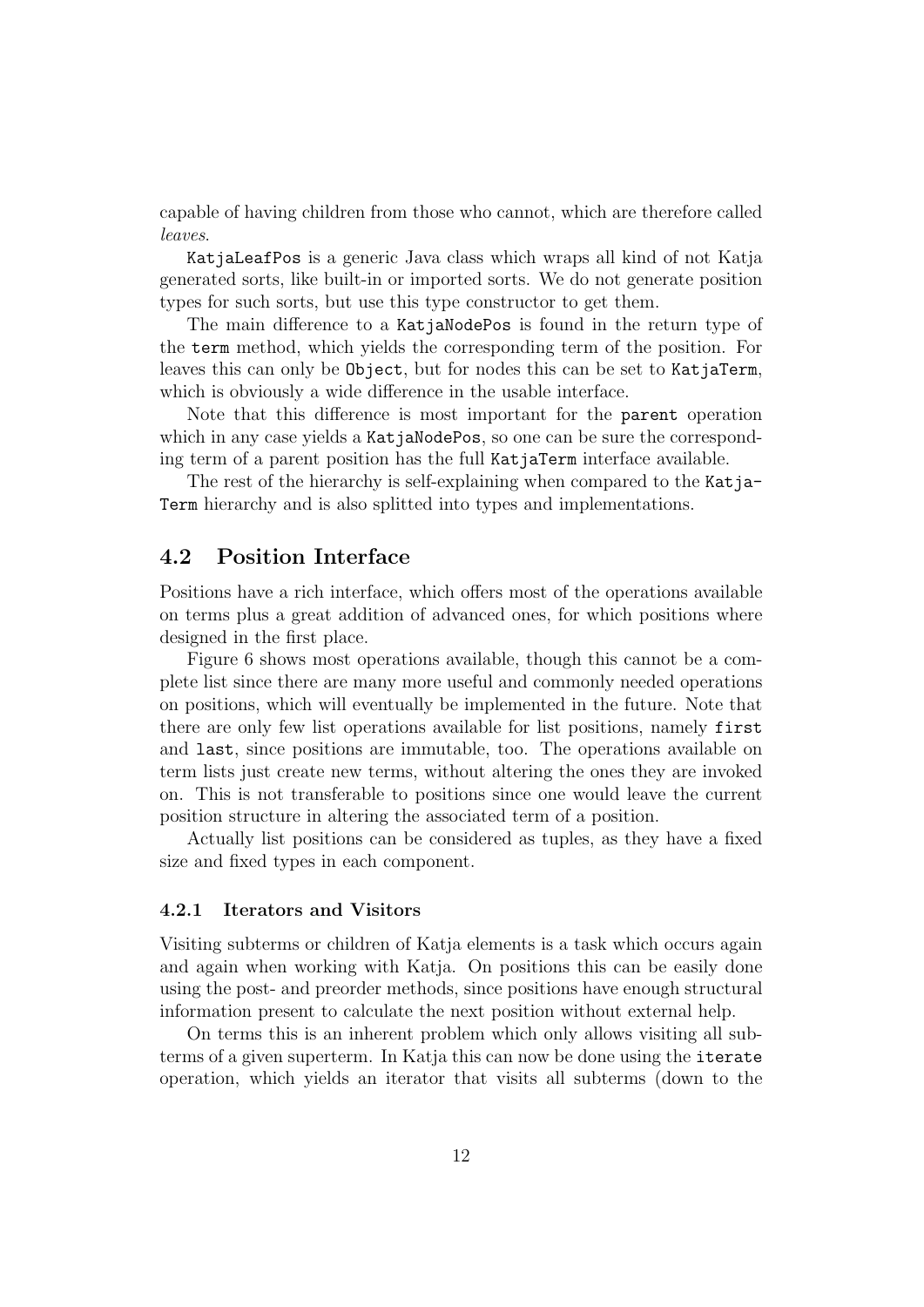| name                                | description                                                                                                                                                              |
|-------------------------------------|--------------------------------------------------------------------------------------------------------------------------------------------------------------------------|
| child(i) / get(i)                   | retrieves a child of this position, specified by<br>the parameter, similar to subterm / get on terms                                                                     |
| numChildren()<br>/ size()           | the number of children this position has, always<br>0 for leaves, similar to numSubterms / size on terms                                                                 |
| $eq(e)$ /<br>equals(o)              | checks for semantic equality to given KatjaElement<br>or Object, respectively, same as for terms                                                                         |
| is(s), sort()                       | the operation "is" checks if the position is subtype of<br>a given type, "sort" returns the type of the position                                                         |
| <selector>()</selector>             | retrieves the child specified by this selector, similar<br>to the selectors on terms                                                                                     |
| term()                              | returns the associated term for this position                                                                                                                            |
| termEquals(o)                       | checks if the term associated with given position<br>equals the term of this position                                                                                    |
| parent(), rsib(),<br>Isib(), root() | returns the direct predecessor, right or left sibling or<br>the root position of this structure, new to positions                                                        |
| preOrder()                          | returns the next position of the structure when walking<br>through in preorder, returns null when finished                                                               |
| postOrder(),<br>postOrderStart()    | returns the next position of the structure when walking<br>through in postorder, to start off with the correct node<br>one has to invoke postOrderStart on the root node |
| position()                          | returns which child this position is, relative to parent                                                                                                                 |
| path(), follow(l)                   | returns the path from root to this node as Integer list,<br>follow takes a path and returns the node reached by<br>invoking child for each number and parent if -1       |
| substitute(t)                       | returns the position of the given term in the new<br>position structure created by replacing the associated<br>term of this position with the given one                  |

Figure 6: Position Operations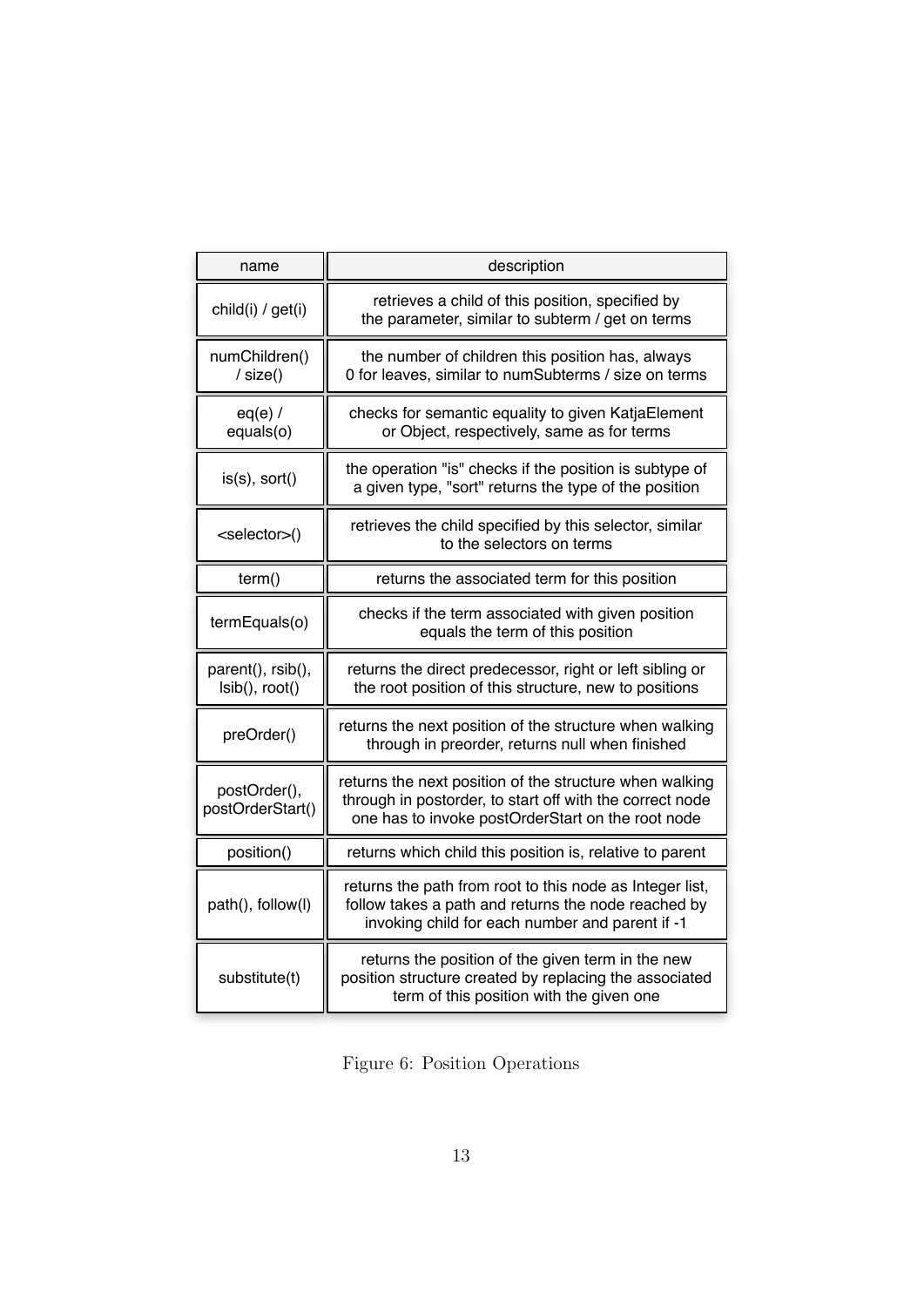leaves) of the term it is invoked on. This iterator can be used in enhanced for loops as is described in Section 5.1.3.

A solution which works on both terms and positions is the application of the *visitor pattern*, for which Jan Schäfer added support in Katja by generating visitor classes.

Last but not least all lists and list positions implement the Iterable interface, which allows to use them in enhanced for loops, to iterate over all items of these lists.

### 4.2.2 The Substitute Operation

The Katja interface is held purely functional. When working on Katja terms and positions, it is impossible to actually change them, but copies will be made and returned by operations. As this works perfectly with terms, it is not that easy for positions.

Changing only one leaf in the corresponding term of a position does also alter the whole context of the position. For terms the user could simply get subterms of already constructed ones and put them together to new ones using constructors.

To combine both concepts of easy navigation using positions and easy construction of new terms, Katja offers the substitute operation, which allows altering the context without giving up immutability. It constructs a new term by replacing the term of the position in the superterm with the given term and returns his position in the new context.



Substituting with y on position A, replaces the associated subterm x in R by y and returns the new position B of y in the new context S

Figure 7: Substitution of Positions

There are several applications for such an operation:

• Transformations of abstract syntax trees in more general or enriched ones.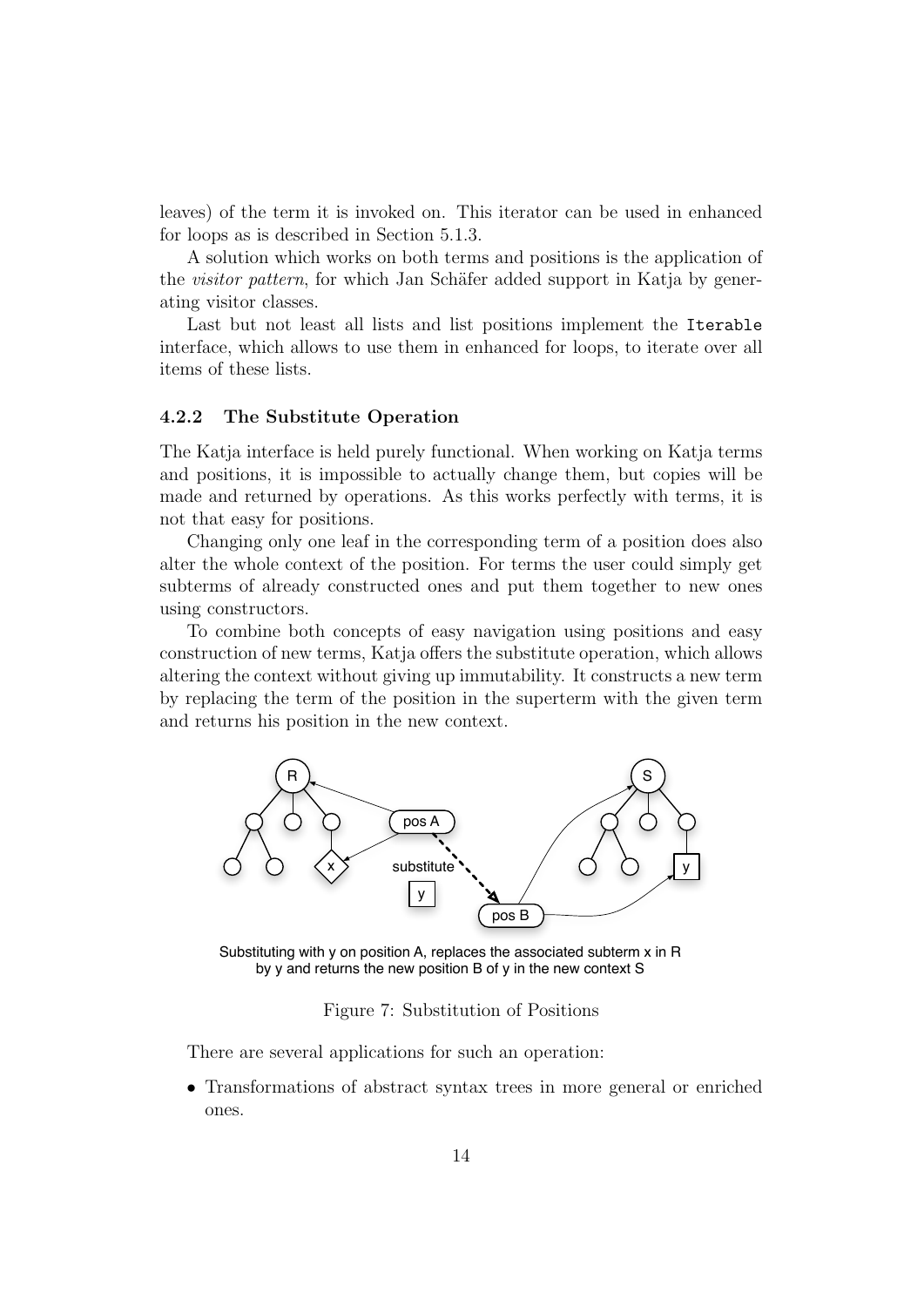- Top-down construction of terms, which is most teddious without using substitute.
- Normalizing parts of abstract syntax trees using the same syntax.

Taking the example specification of Section 3.2, we could replace all positions of  $0 - x$  by the unary expression  $-x$  using this Java program:

```
public void replaceBinaryMinus(ProgramAtProg prog) {
    for(KatjaTermAtProg current = prog.postOrderStart();
        current != null; current = current.postOrder()) {
        if(!current.is(BinaryAtProg.sort) continue;
        BinaryAtProg binary = (BinaryAtProg) current;
        if(!binary.left().is(ValueAtProg.sort) ||
           !binary.operator().term().equals("-")) continue;
        ValueAtProg value = (ValueAtProg) binary.left();
        if(value.term().val() != 0) continue;current = current.substitute(Unary("-", binary.right()));
    }
}
```
Note that most lines of such a method handle the recognition of a certain pattern (binary minus, with 0 operand in this case) and can be avoided in future revisions of Katja, by using pattern matching facilities. See Section 6.3 for more details.

# 4.3 Advanced Usage

To overcome certain limitations of positions at this point, some strategies where successfully applied in applications. Most notable is a workaround for higher-order positions, which are positions of other positions. Note that we do not require these base positions to be term positions, i.e. they can already be of higher level.

Consider an application which has to store proofs of program properties, like the Jive system [2]. These proofs are trees where nodes represent proofs for parts of the program, containing Hoare triples, consisting of two formulas and a program part. The latter is most naturally modeled as position in the abstract syntax tree of the input program.

When creating a position structure on a proof tree, we therefore would get positions of program parts which are themselves positions on program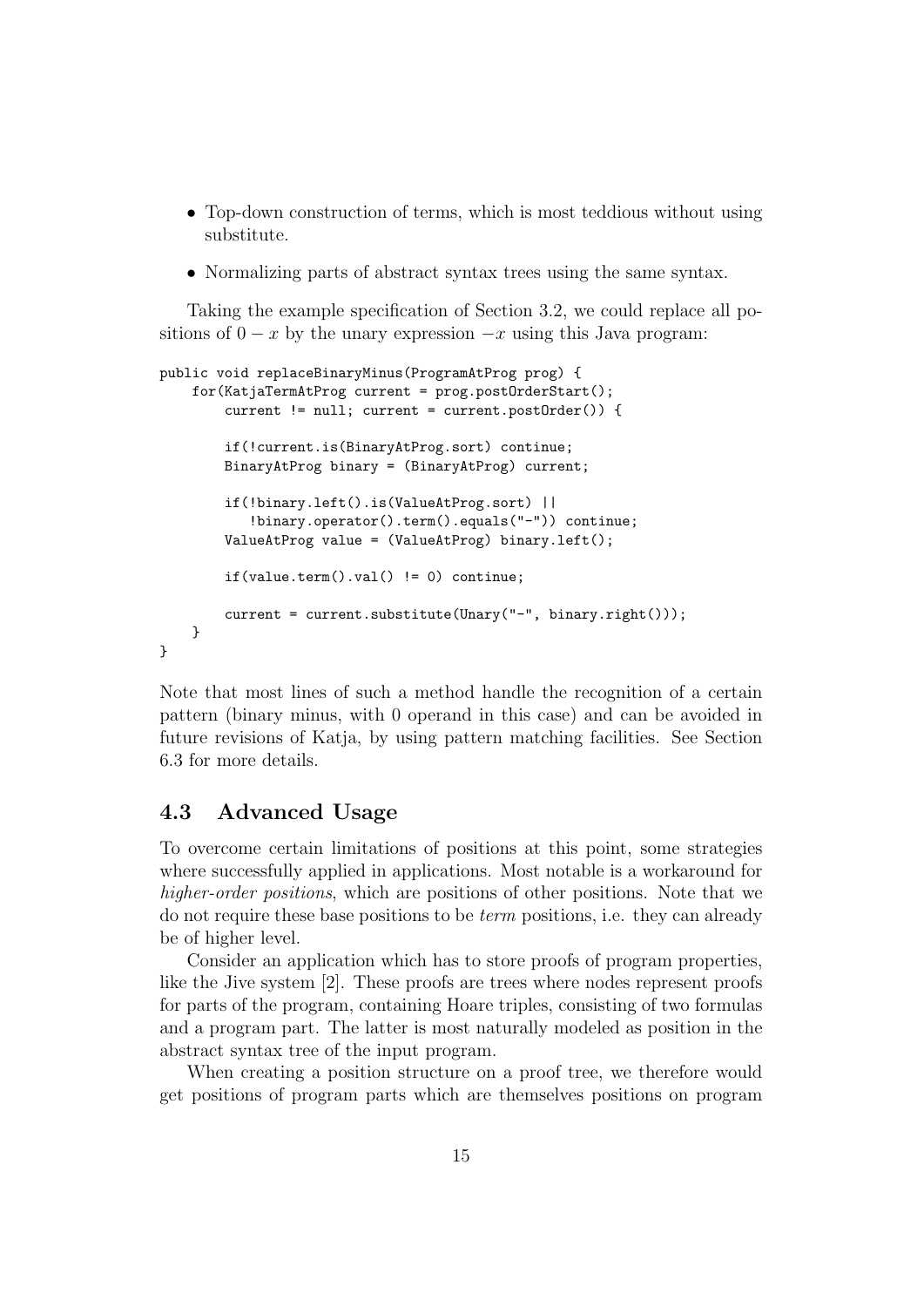terms. These program term positions are also subterms of the proof tree and therefore associated with positions in it.

If such a program fragment would, for instance, be an Assignment, it's position could be of the sort AssignmentAtProgram. The higher-order position needed would then be suffixed again, for example AssignmentAtProgramIn-ProofTree.

The reader should realize that there will also be positions created for all the subterm positions of an Assignment, so the proof position structure completely descends into the program fragment. The part of the program position structure starting from the Assignment node downwards will therefore be completely mirrored in the proof position structure.

These higher-order position sorts are extremely useful when working with a proof. For a given Hoare triple position, the user can browse the program fragment the triple is associated with, without loosing neither the program context nor the proofs one. So you can, for instance, find out about the local parameters of a method in which the assignment is situated, as well as the role this Hoare triple plays in the greater context. All from having a single reference to the Assignment in the context of a Program and the ProofTree.



A is a term in Program, B the position of A in Program, but also a term of Proof Tree, C the position of B in Proof Tree

Figure 8: Higher-order Position Structure

Figure 8 shows which part of this functionality can be mimiced with the current Katja system. It is possible to link positions from the program position structure  $(B)$  to the proof tree and use positions of this tree  $(C)$ . The important limitation on this point however is that these program positions are leaves for the proof tree. It is therefore not yet possible to navigate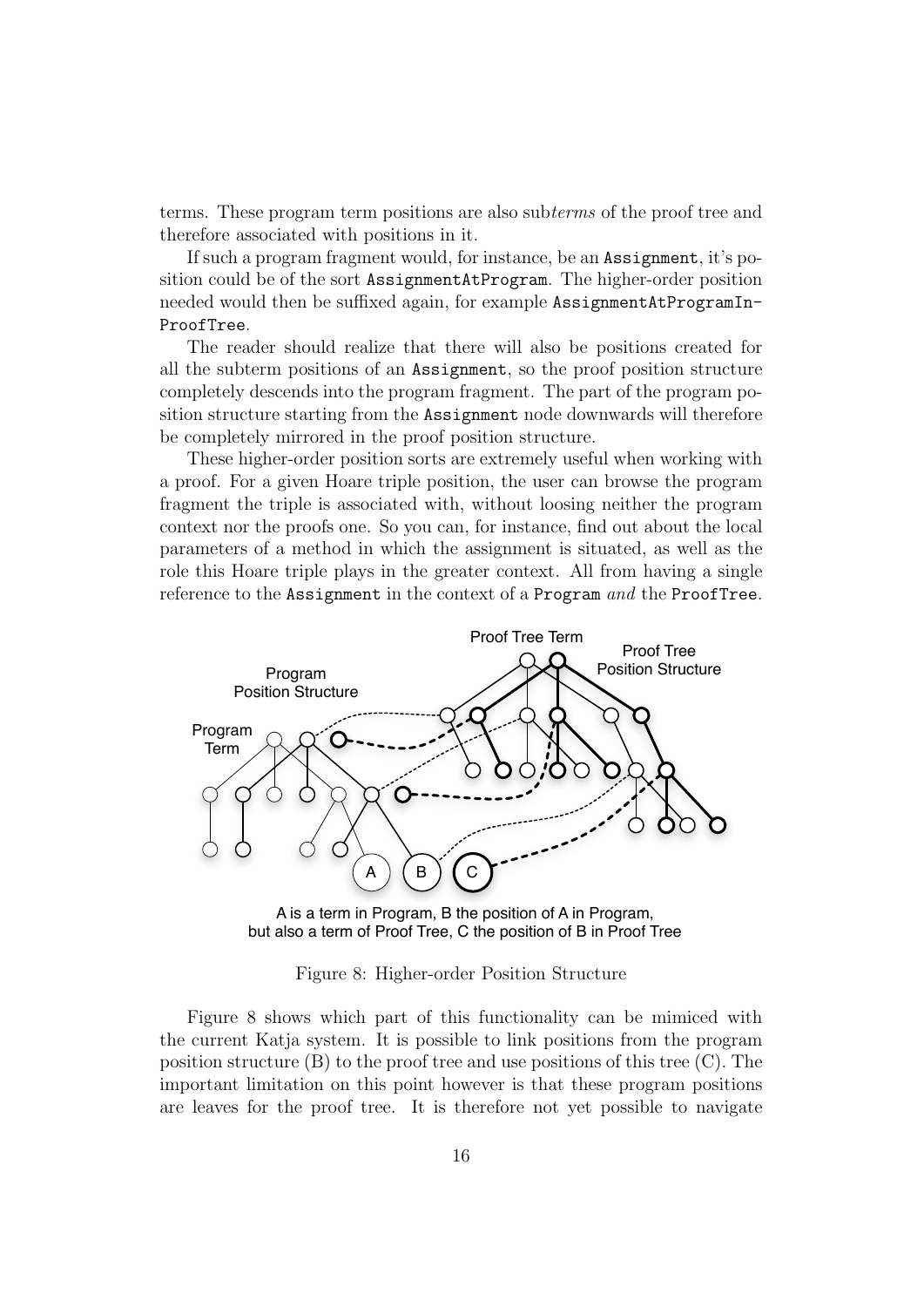into subterms of the linked program fragment by using the proof position structure, but one has to use the transition to the program position structure to do so (see the parent of B as example).

This is done by the term operation, since the progam positions are considered terms of the proof. You thereby loose the proof context, which has to be saved by the user. However, this procedure allows to store the program fragments context while using proof positions, so one does not need to keep track of the whole program.

# 5 Implementation Details

# 5.1 Java 5

The introduction of Java 5 had a great impact on Katja, for both the realization of Katja and the generation of Java packages. Especially the latter opens up much more possibilities for the user as far as functionality and usability are concerned.

In the following we will go through the various new features introduced to the Java programming language and discuss their impact on Katja, both for term and position generation.

Note that the metadata annotation and the typesafe enum features are left out, since they did not have any notable impact on the core of Katja for now.

#### 5.1.1 Generics

Generics allow the Java programmer to implement some kind of class scheme, that is a general class, which can be instantiated to work with all kinds of base types. Most common examples for the use of generics are container classes, like lists or maps, which have the same functionality no matter what is stores in them.

Generics are therefore also called *type constructors*, since they are no real types, but are used to create new types, by applying them to base types. They describe a whole family of types without writing them all down, which opens up possibilities for the creation of term types by Katja, as well as for dealing with infinite many types.

The first question one has to answer is: "Why do we keep generating types for Katja sorts at all?" The question is valid, since one could just write term type schemes, like KatjaList<T> or KatjaTuple< $T_1, \ldots, T_n$ >, which are than applied to other types.

However this is not a real option as there are several downsides: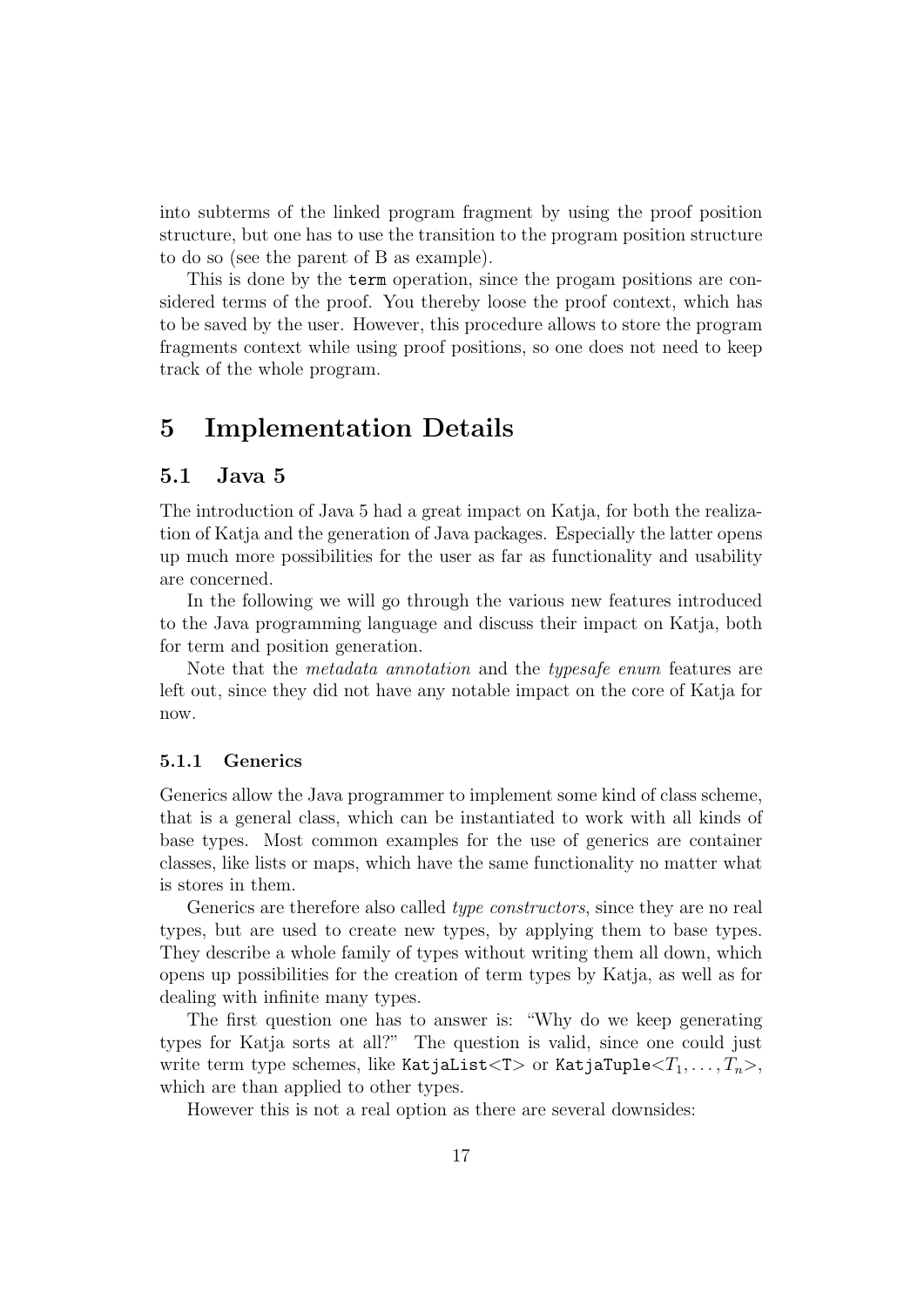- There are no variable argument type constructors to handle tuples of arbitrary size, while keeping strongly typed component types.
- There is no possibility to introduce selectors to tuples, which are essential to the use of Katja sorts in Java.
- There is no possibility to generate type specific code into the types, like upcoming attribution information (see Section 6.2).
- Constructed types are purely static types, only used by the compiler, and do not differ at runtime, what limits possibilities on working with terms and positions.

Besides these ideas, there are several applications of generics in Katja. The KatjaLeafPos constructor, for example, is used to create position types of imported sorts, for which no position types are generated. It therefore takes an arbitrary type, only limited to Object, and gives an subtype of Katja-TermPos.

Another application arises when thinking of higher-order positions, which are described in Section 6.1.

#### 5.1.2 Covariant Return Types

Most important for Katja was the introduction of covariant return type support to Java. When implementing a subtype of a given class, this feature allows to use a subtype of the orginial return type of a method, when overriding it.

This is of great importance to the Katja type hierarchy. Without Java 5, the KatjaTerm type did not have a subterm method, what made working with terms most tedious, as one had to cast a term down to it's actual type to utilize such methods.

This situation was a result of the design descision to always get the best possible typing information from a given method. Once declared, the subterm method would always have the same return type, which has to be Object, in all subtypes. This was not acceptable, since lists for instance always return a reference of their item type. So methods were defined as deep as possible in the type hierarchy, to be able to use the most specific return type, what results in the method not being available when referencing an object with a supertype.

With Java 5 we are now able to introduce methods in the most general type possible and use the most specific return type at all levels of the type hierarchy. Take the term method on KatjaTermPos as an example, which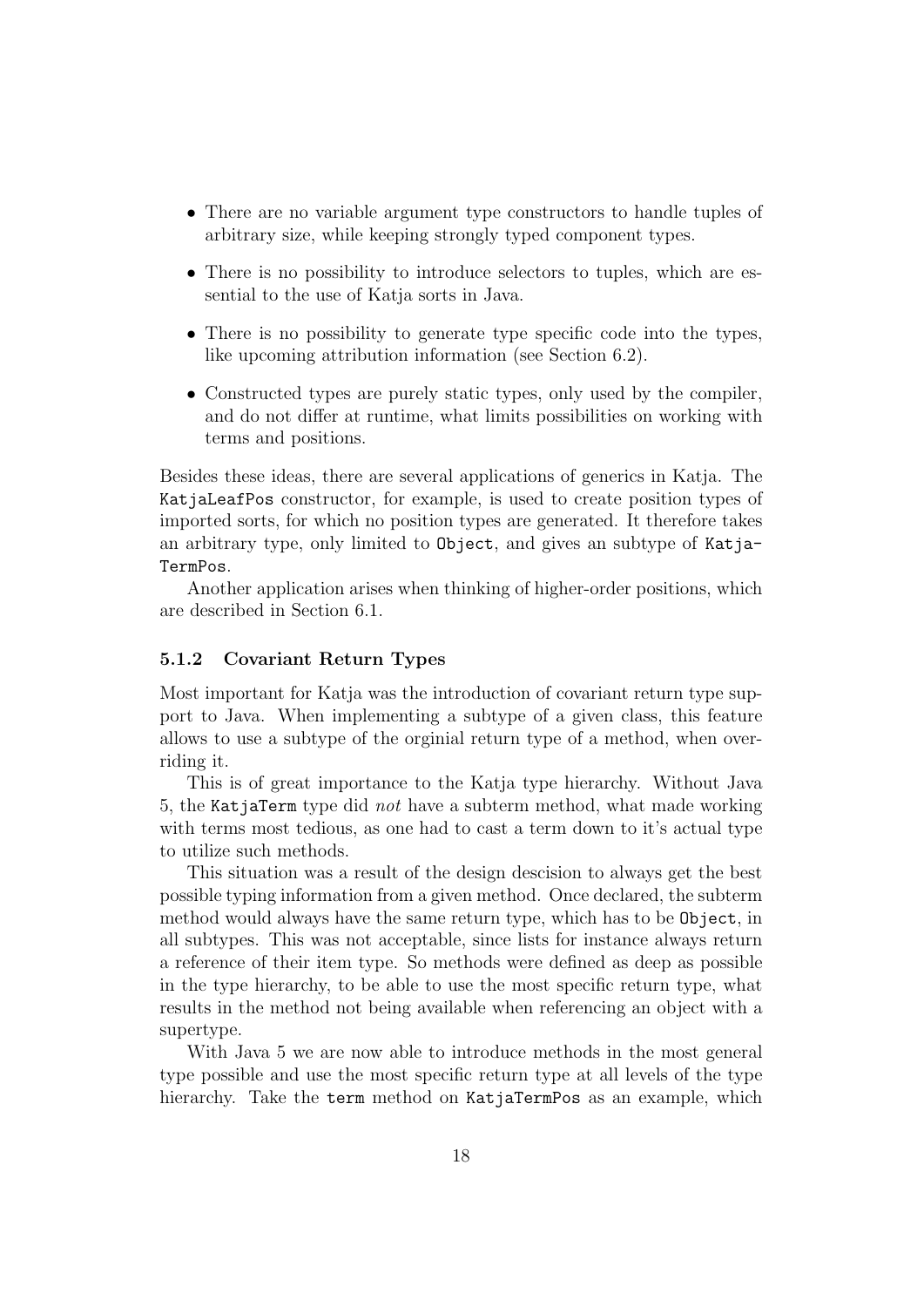returns Object in the original definition, as there can be positions above all kind of types. Of course this method should already be introduced in that type, since it enables us to get the term of any given position without knowing it's exact type.

KatjaLeafPos can refine the return type to it's generic parameter L, since the type KatjaLeafPos<L> is known to always be situated above a term of type L. KatjaNodePos, however, specializes the return type to KatjaTerm, since all KatjaNodes are designed to be positions of KatjaTerms. Katja-TuplePos always returns a KatjaTuple, whereas KatjaListPos always returns a general KatjaList<?>.

There are also limitations to the use of this new feature. As generic types created with the same type constructor but different parameters are uncomparable, methods which return generic types can not be specialized in some situations.

In multiple inheritance situations one cannot resolve typing conflicts arising from uncomparable return types using a new covariant one. This situation is best explained with the term method again, when looking at a variant hierarchy:

```
root D Pos
```

```
A = C | XB = C | YC = ZD ( A, B, C )
...
// results in the Java classes (simplified):
interface APos {
    A term() {}
}
interface BPos {
    B term() \{\}}
interface CPos extends APos, BPos {
    C term() {}
}
```
So the type CPos would inherit the term operation with uncomparable return types A and B, but would specialize both by using C, which in principal resolves the conflict, but is not allowed in Java. However, this situation would be perfectly valid in the Katja context.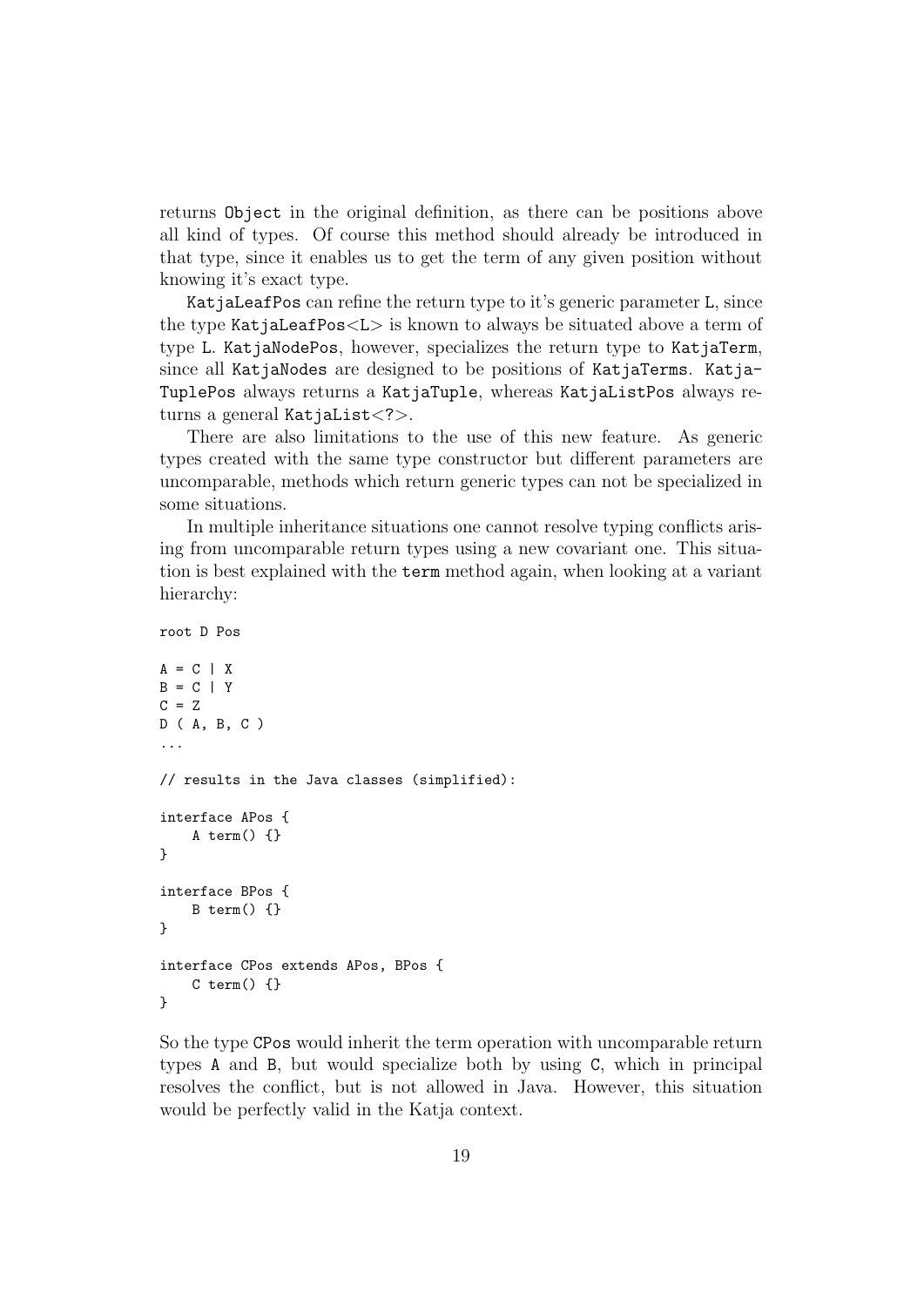So we are unable to correctly type the term operation on variants at the moment and it is necessary to cast down the object of a variant reference to it's real type to get more information on it's term type than Object.

#### 5.1.3 Enhanced For Loop

Enhanced for loops allow to walk through any Iterable object using a new for syntax. Therefore Katja supports putting any list term or list position into an enhanced for loop to get all items. Using the example specification from Section 3.2 and a given Program prog, an application looks like this:

```
for(Assignment a : prog) {
    ...
    for(KatjaTerm term : a.iterate()) {
         ...
    }
    ...
}
```
One can also use the result of the iterate method in enhanced for loops, which iterates through *all* subterms (not only direct subterms) of a term. This is also shown in the program fragment above.

#### 5.1.4 Static Imports

Static imports allow to use static members of a namespace without prefixing them with the namespace everytime. This feature allows the Katja user to build up terms in a Java program in a very natural and concise way. Katja offers the TermFactory which essentially wraps all term constructors, so constructors can be used without the need to write new:

```
static import TermFactory.*;
...
Program prog = Program(
    Assignment(
        Identifier("a"),
        Value(5)
    ),
    Assignment(
        Identifier("b"),
        Binary("+", Identifier("a"), Value(7))
    )
);
```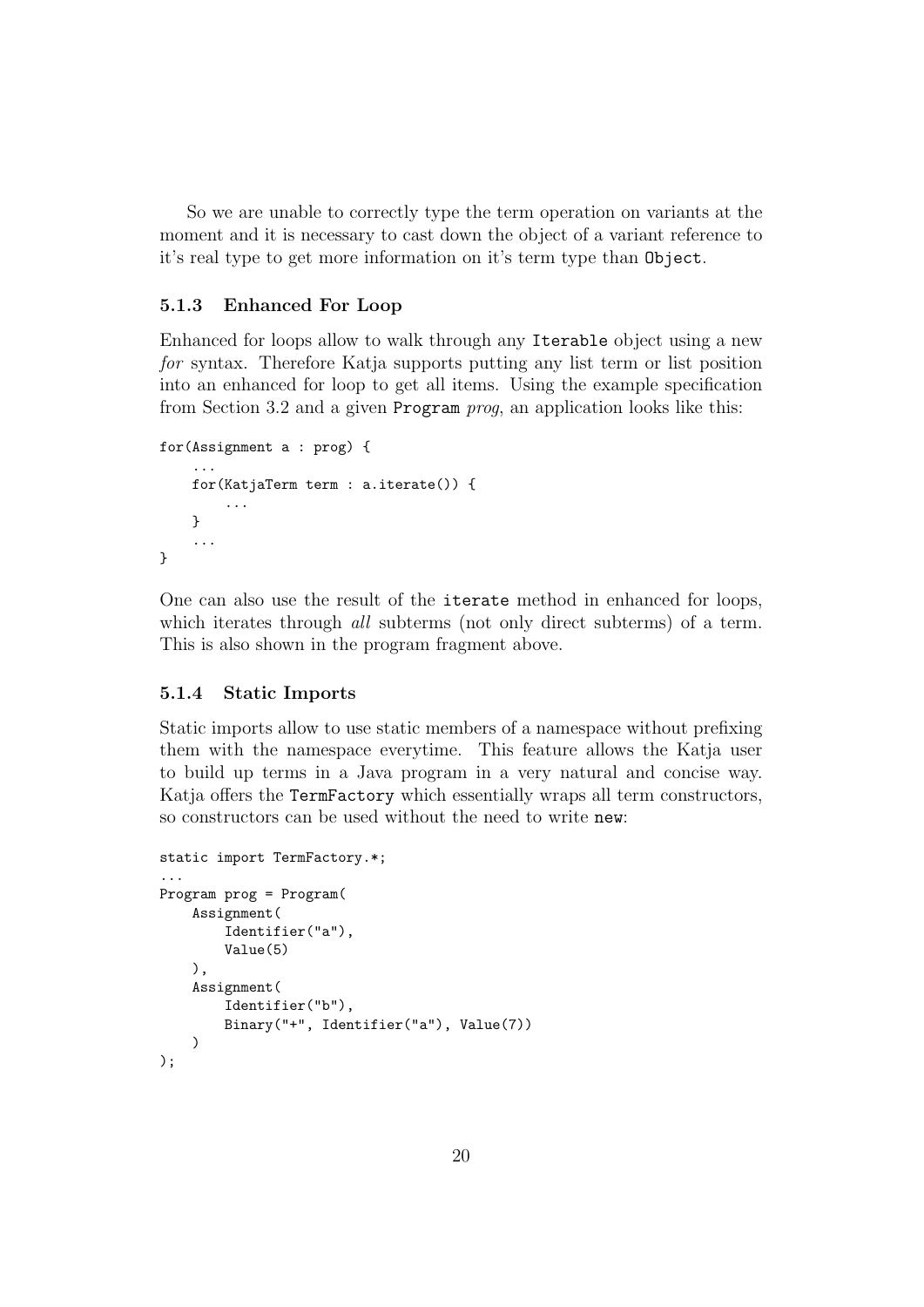However, this feature does not only allow convenient term construction but enables easy and transparent use of factories, which is important when it comes to internal realization and performance of Katja.

Without public constructors we are able to do maximum term sharing, by using the same object again and again for syntactically equal terms. This does not only save memory, but allows to compare terms using their reference instead of using hashes or recursive comparison of subterms.

#### 5.1.5 Varargs

Varargs allow the specification of methods of variable parameter count. The last parameter of a method can therefore be declared to be of variable length, which results in this parameter being of the array type of the original parameter type, with respect to the implementation.

This allows, for instance, to implement the println method known from the C programming language:

```
public int println(String text, Object... parameter) {
    ...
    String next = parameter[i].toString();
    ...
}
```
Katja uses this feature to allow list constructors to take an arbitrary number of items, which again greatly improves readablitiy of larger terms.

#### 5.1.6 Autoboxing/Unboxing

Autoboxing implicitely converts a primitive type (like int) to it's wrapper class (like Integer), in cases where the context needs the latter, but the former is given. Unboxing describes the inverse behavior.

Katja used to have primitive built-in types, which specifications could use as base sorts. As it was also possible to import any Java type to a specification, users were unsure which to use. By introducing the boxing features to Katja, the Java types got much more convenient, since one does not have to use a constructor to get a literal of these types and no selector to get their value.

Using the example specification of Section 3.2 we can show the difference on the Value type:

```
// without autoboxing/unboxing
Value a = Value(new Integer(5));int b = a.val().intValue();
```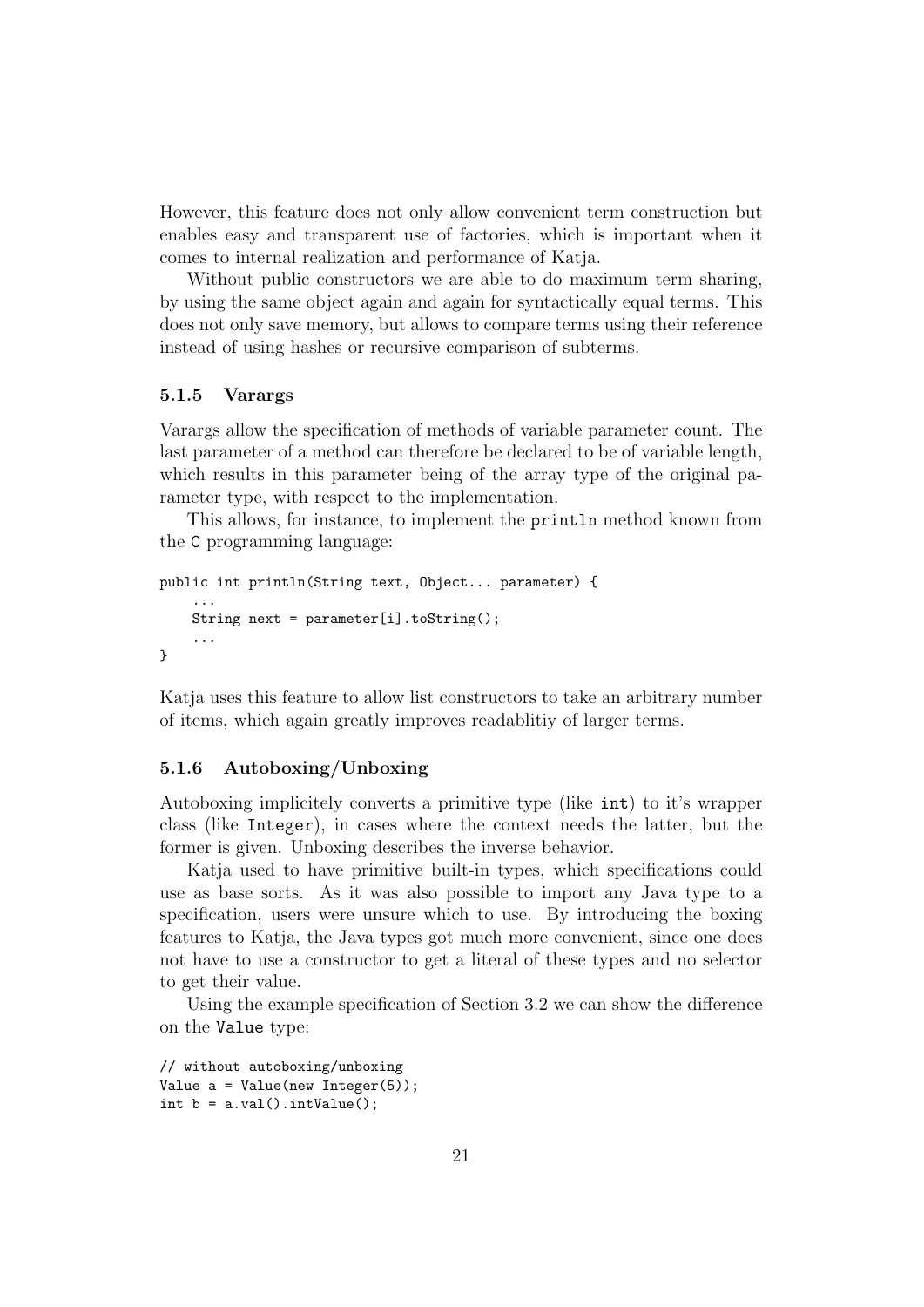```
// using the builtin type KatjaInt
Value a = Value(new Katjalnt(5));int b = a.val() . intValue();
// using Integer with autoboxing/unboxing
value a = Value(5);
int b = a.val();
```
# 5.2 Type Information

Great efforts are made to always express the best type information one can get when it comes to parameters and return types. However there are Java limitations as well as theroetical problems which prevent expressing the best possible information.

There are far too many places of interest to discuss them all in this context and some are already mentioned in previous sections, so we will only look at some additional ones of greater interest.

For some time, Katja only generated precise return types for operations, when they were appropriate in all situations which could be present in a specification. So it is, for example, in general not possible to type subterm, parent, rsib or lsib any better then with Object, KatjaNodePos and KatjaTermPos respectively.

However, this is not true for all sorts in any specification. For the example specification in Section 3.2, the rsib as well as the lsib methods invoked on an AssignmentAtProg always return an AssignmentAtProg.

Such situation specific type information will be available to the user in future revisions of Katja.

## 5.3 Time and Space Complexity

The authors of Katja recommend using positions whenever possible, since they are much more powerful and open up many possibilities. Though migration to positions when starting off with terms is not that hard, one almost always ends up in situations where position operations are extremely useful.

To justify this advice we have to look at the downside of creating additional objects at runtime and using complex operations on positions. Many operations use a path directly from or to the root position and their complexity is therefore bounded by the height of the structure, which can be asumed to be logarithmic in many applications. However, we will denote the number of nodes in a structure with n and the height of a structre with  $m$ .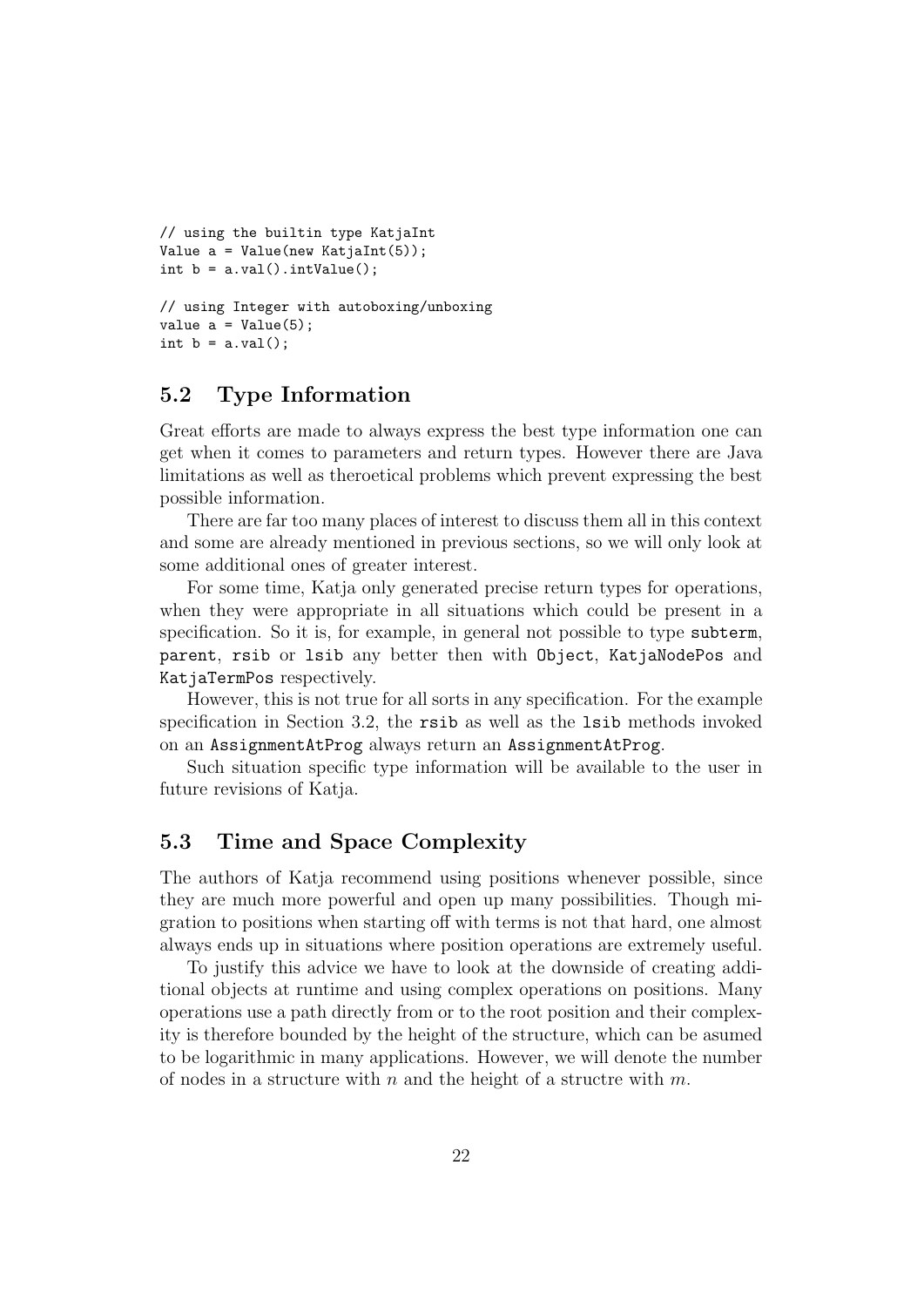First of all we consider the position structure of one given term. From the theoretical point of view it consists of as many positions as the term has nodes, since any part of the term has a position within the superterm. This results in positions taking about the same dimensions of space as the original term  $(O(n))$ .

But this is not completely true for Katja, since one does not necessarily need all positions from one structure. Therefore Katja is as lazy as possible, when it comes to the creation of position objects. Since one can only create objects in roots of term trees by using the pos method, we leave the downwards references of the position tree uninitialized.

This is quite a natural approach, since the downwards navigation information is already present in the term structure and only needs to be copied to the position structure for optimization reasons (see Figure 3 for an illustration). So position objects are created on demand and will never be created for parts which are not needed by the application.

All basic navigation operations on positions are therefore of constant time and space complexity  $(O(1))$ , which is the creation of one object at the first invocation only.

This is especially important for term transformations using positions. If one explores a term using position operations and creates a new term with some parts replaced by processed or normalized data, one cannot continue exploration using the same position structure, since it does not match the new context. This is no Katja limitation but a theoretical one.

One has to create a new position structure for the term instead and can be sure that only those positions that were really needed for the previous term got created and that they will be freed together with the superterm, as soon as one does not reference it anymore.

In this context, the pre-, postOrder and substitute operations are of special interest to us. Substitute handles the complex operation of creating a new position structure above a modified term and additionally returns the same positions with respect to the upper context, compared to the one we invoked the operation on.

This is done in an on demand way too, i.e. only the positions on the path from the new root to the replaced term are created from the new position structure. This leaves us with linear time and space complexity  $(O(m))$ , with respect to the height of the structure, depending in detail on the style of application. The current state of the Katja project follows this approach.

However, this will most probably be reworked in a future revision to be even more efficient. The general idea is the same as for lazy evaluation of positions on terms described above, where the downward references were present in form of the term trees, so it wasn't necessary to initialize those in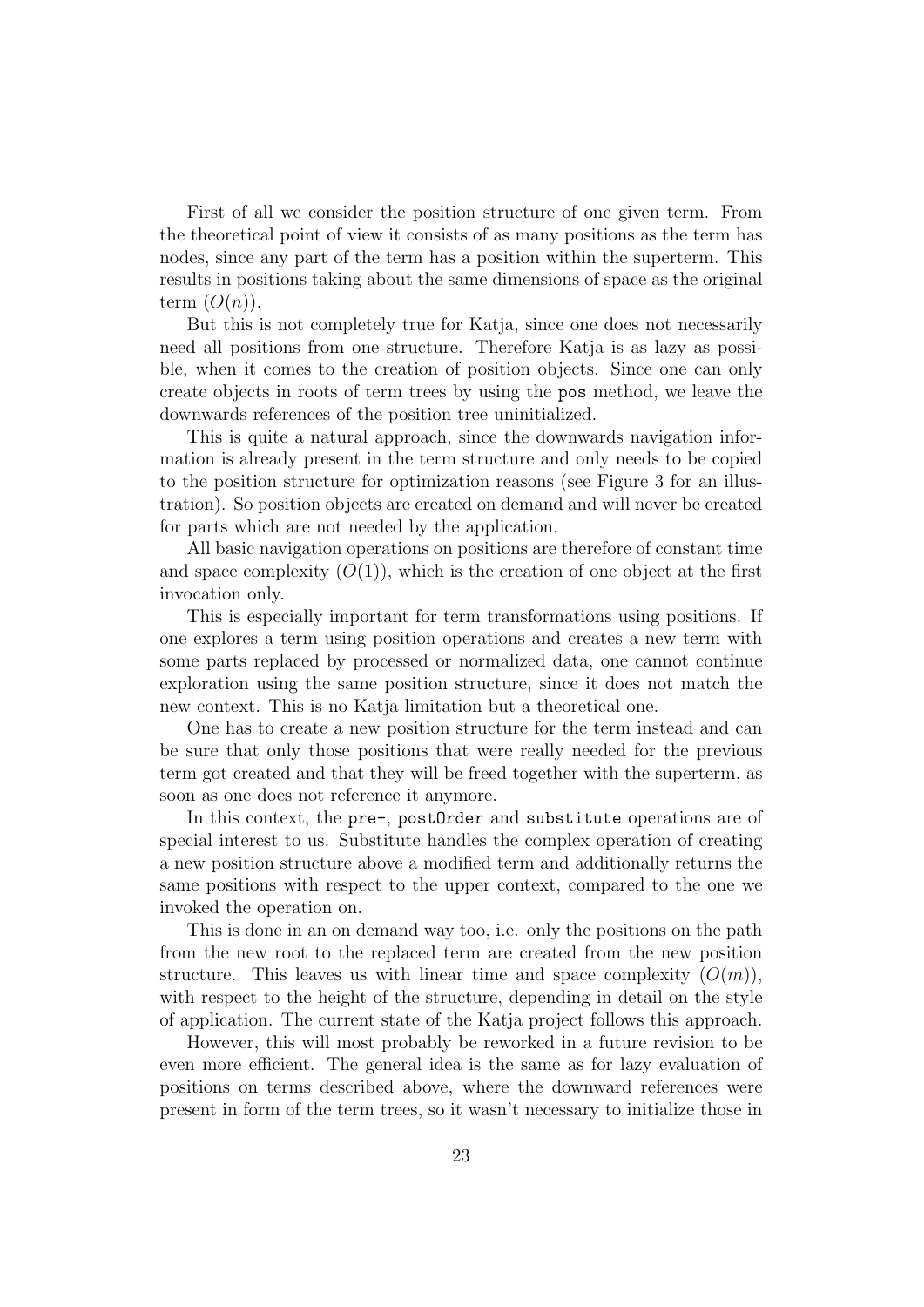advance.

Exactly the same can be done with the upward references in the new created position structure, since the upper context of it is the same as for the position structure substitute was invoked on. One can therefore create those nodes on the path to the root the moment they are needed by looking to the old position structure.

This makes substitute a constant time and space operation with respect to positions. As the manipulated underlying term of the structure can be created on demand as well, the complexity transfers flawlessly to the time and space considerations of the term part. This enables extensive use of positions to transform existing terms.

The reader should note, that this optimization does not guarantee constant complexity for all position operations in general. The invocation of root, for example, is constant in general, but will force Katja to create all positions from the point of a substitution to the root, which we just discussed to be lazy evaluated above. So it is recommended to use basic navigation operations when rapidly changing position structures, but any operation when working with a fixed one.

The pre- and postOrder methods nicely play together with substitute, since one can always invoke those operations on the position of the actual position structure, without breaking correct order. So it is, for instance, possible to normalize an abstract syntax tree by walking through it in post order and substitute terms on the fly with new ones.

Those higher level navigation operations need constant to logarithmic time and therefore logarithmic space on new position structures in the worst case. So the time and space complexity of a total conversion of an abstract syntax tree is directly bounded by the number of nodes in the original term tree times the complexity of the traversal order and therefore  $O(nm)$ . This complexity even holds for the current implementation, since substitute is linear in m too.

# 6 Future Work

# 6.1 Higher-Order Positions

In the previous sections we came across some unusual, but interesting ideas, which we will investigate now in more detail.

In Section 4.3 we talked about higher-order positions, which arise naturally in common applications. Though it is not a simple thing to use for unexperienced users, higher-order positions are a concise way to deal with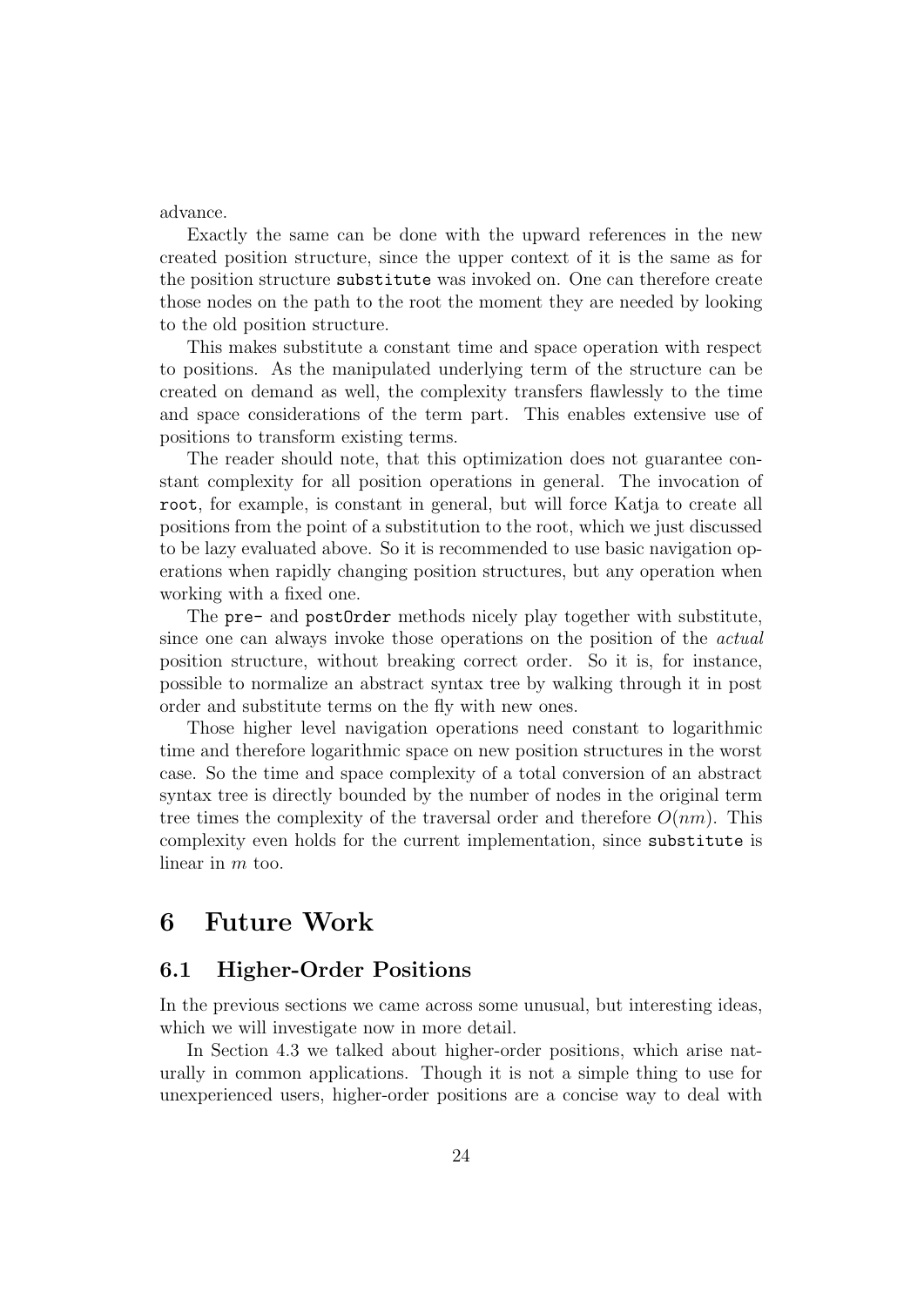and describe complex data.

To introduce them to Katja several questions have to be answered:

- What is their semantical model?
- Which changes have to be made to specifications?
- Are all *levels* of higher-order position sorts free to use (within specifications and/or in Java source code), or do they have to be specified?
- Is there a need to refer to sorts of a precise level or is it enough for specifications to deal with normal and higher sorts?
- How can they be used from within Java?

Most questions can not be answered for themselves, but they point to bigger design decisions.

A first approach was already mentioned in Section 4.3. The idea is to consider positions as terms and therefore let them implement their own term type interface.

This allows recursive type constructors to be used to create arbitrary high position levels. The first order positions use the terms as basetypes, all others use positions types created in this way. This idea carries to Java 5 flawlessly. It would be possible to create one position constructor for each type, that takes the base and context as parameters.

This idea solves most implementation problems and questions as well as the theoretical problem to supply infinite many types for arbitrary position levels. However, several problems remain.

What does *equality* mean on positions? It is now possible to pass positions to methods, where terms are specified as parameters, since they are now terms too. The equality implementation should take care for such implementations and check for term equality. All operations inherited from KatjaTerm should work on positions as if they were invoked on their base term.

This conflicts with the idea that positions of different levels should be separable, as they have different degrees of additional information. So this idea allows to use positions as terms, which is perfectly valid in higher-order applications as seen in the example Section 4.3, but has inherent theoretical problems in the treatment of positions.

Another idea is to keep positions being subtypes of KatjaTerm but not subtype of the term type. Instead an interface is defined, combining both the term and the position type, which implements KatjaTerm and is used as parameter in the position type constructor (see Figure 9).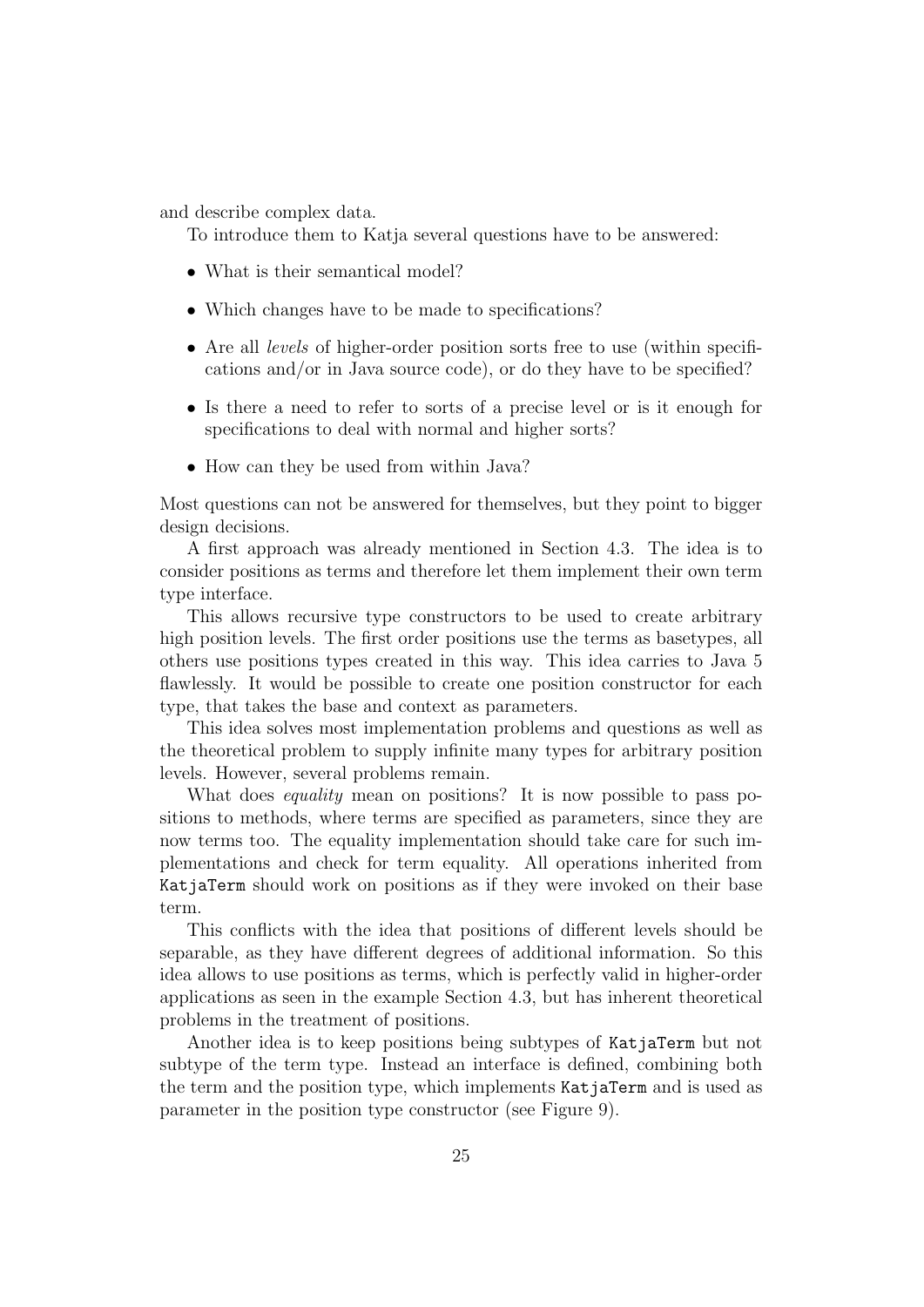

Figure 9: Implementation Ideas for Higher-Order Positions

This allows to create unlimited order positions and makes positions be terms, but does not have the downside of passing positions to methods which expect terms. As a matter of fact none of the position or term types are comparable, as long as one does not use wildcards within a type constructor, so it is possible to express the exact type needed in a method.

At a first glance this approach solves most problems and has many advantages, with respect to several views on the system, like implementation, usability and theoretical background. However, it will be necessary to evaluate the approach in more detail in the future, before it can be added to Katja.

### 6.2 Attribution

Katja was designed to be an attribution system, as is reflected in its name, which stands for "Kaiserslautern Attribution System in Java". At present state it does not provide special facilities to store or compute values of terms.

However, positions did a great step towards term attribution. Positions give syntactically equal terms an identity by differentiating them with respect to their occurrence. All these identities can be assigned values by the use of positions.

A design pattern was successfully applied within Katja itself, to compute and store attributes for an abstract syntax tree. The computation is done by static methods, which are collected in one class per root used as namespace.

If the calculation is time consuming or demands many calls of other attributes, the result is stored in tables, which are also declared static in the same class. The immutability of the parameters and the functional behaviour of the attributes themselves justify this procedure.

So there are three additional parts in the context of attribution, which can be supported by future extensions of Katja: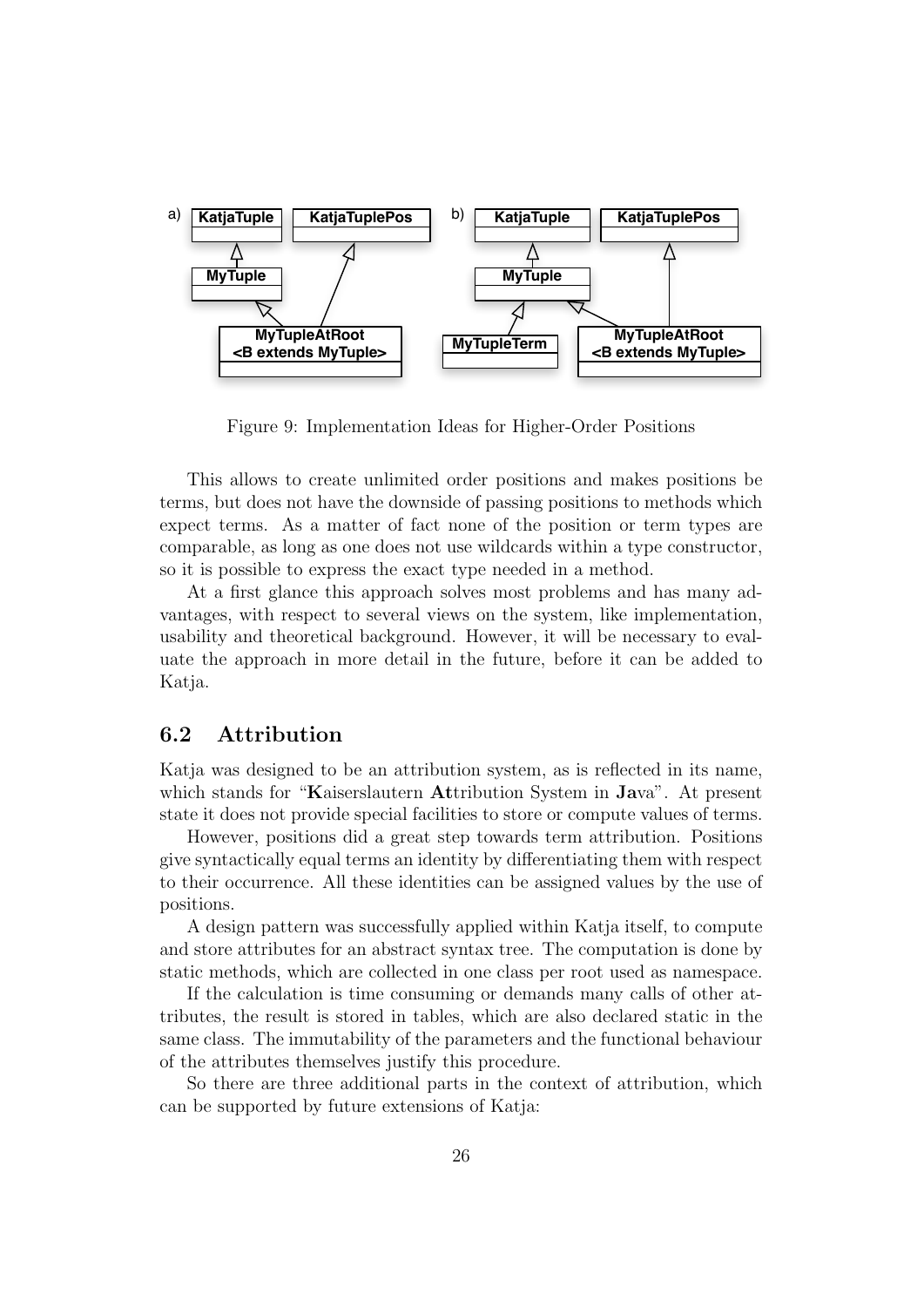- 1. The calculation of attributes.
- 2. The storage of complex attributes to increase performance.
- 3. A convenient interface to integrate attributes into Java.

For the first part, the user has to write Java code for now, but Section 6.3 describes another approach which will be implemented in the future.

The storage, mentioned second, can be acomplished either by generating tables for attributes named in the specification or generating class attributes to decentralize the data to the places they are associated with. This point will be transparent to the user and has to be evaluated in more detail, with respect to time and space complexity.

The third part, however, contributes to the usability of attributes for the user and therefore gets the main focus and demands consideration of all possible design decisions. It is, for example, possible to generate methods into position types, that correspond to attributes. The idea allows convenient use of attributes but does not consider, for instance, the addition of attributes by specifications which import the one where the position types were created in the first place.

So it will be necessary to find reasonable ways of implementation and usage, which are compliant with design decsions made for specification features.

### 6.3 Pattern Matching

A major part of the work with abstract syntax trees is the recognition of structural patterns within terms.

The flexibilty and expressiveness gained by variants, which is needed in adequate specifications, results in the creation of arbitrary terms at runtime, which differ in two dimensions:

- Structurally by the use of variant sorts in tuples or lists.
- By value in leaves.

As the example code in Section 4.2.2 shows, the recognition of patterns within Java is as cumbersome as simple and should be expressed in a more concise manner. The definition of attributes will also rely mainly on pattern recognition, so it is valid to introduce some kind of pattern matching facility to Katja.

A first approach is the definition of a small functional language, which can be used to define attributes and functions within the specification file.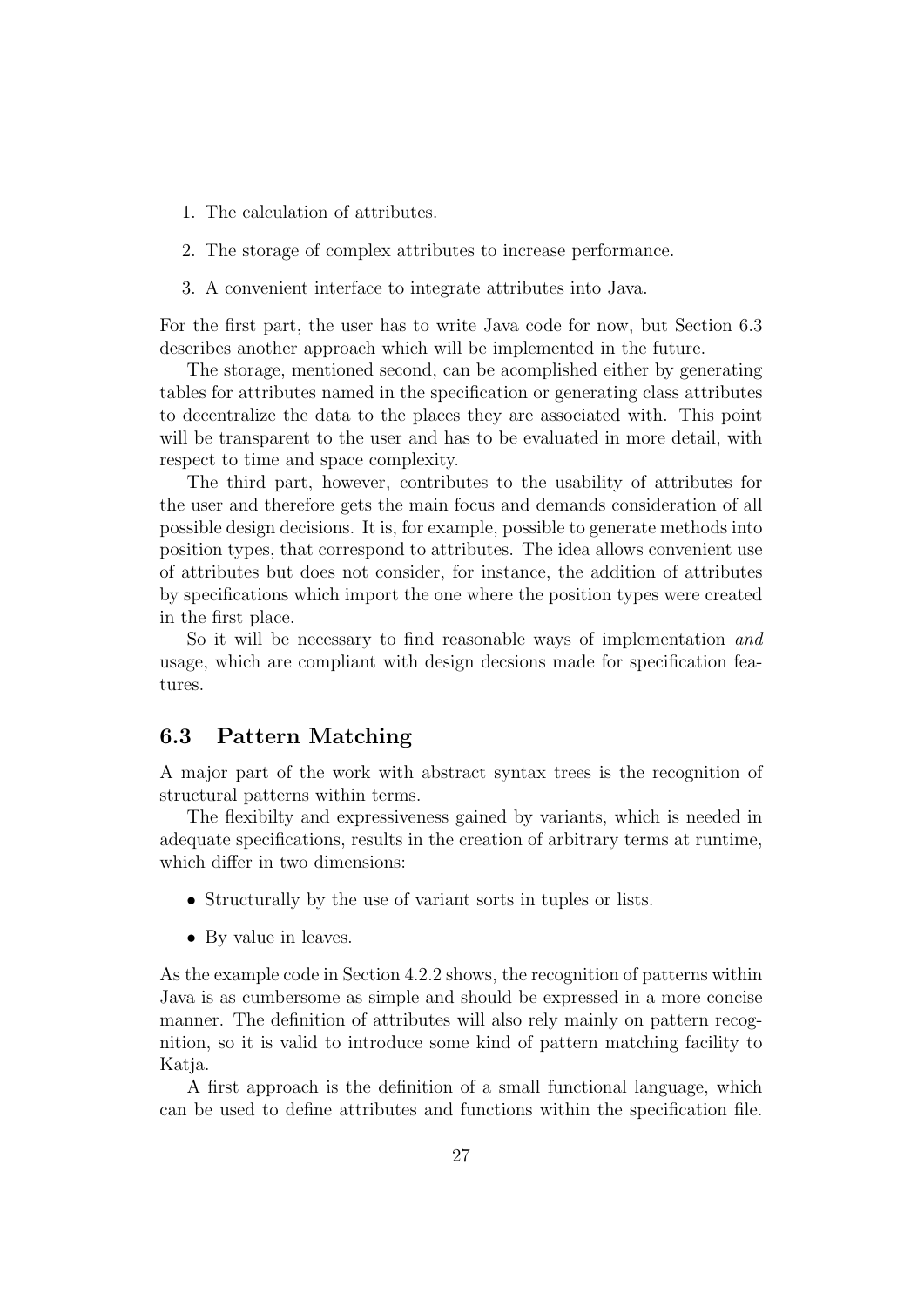Katja will then translate these to Java methods, which can be accessed from the position interface.

Such a language would allow pattern matching similar to the one implemented in the MAX system [3]. As Katja is already an appplication of itself, some parts can be generated by bootstrapping. With the introduction of a small functional language, we will be able to generate the Katja system from a concise specification file to at least 95%.

However, it will also be of interest to introduce pattern matching to the Java interface generated by Katja. This can, for instance, be done by allowing the user to construct pattern objects, which represent structural as well as concrete parts of a pattern, in the same way "normal" terms a constructed. By comparing the pattern object with a term or position in question, all open bindings in the pattern object will be set to the matched parts.

For the example code in Section 4.2.2, it would therefore be sufficient to define the pattern once and compare it to all positions of a program. The new code fragment might look like this:

```
public void replaceBinaryMinus(ProgramAtProg prog) {
    ExpressionPattern right = AnyExpr();
    BinaryPattern pattern = Binary("-", Value(0), right);
    for(KatjaTermAtProg current = prog.postOrderStart();
        current != null; current = current.postOrder()) {
        If(pattern.matches(current))
            current = current.substitute(Unary("-", right.term()));
    }
}
```
The AnyExpr constructor is here supposed to deliver a match object, which is equal to all possible Expressions and keeps a reference to the matching Expression when compared. The user therefore creates bindings to parts of the pattern which can be used after a successfull match.

The combination of the Java patterns and a functional language for specification files will be sufficient to express most applications completely in a reasonable, abstract and convenient way.